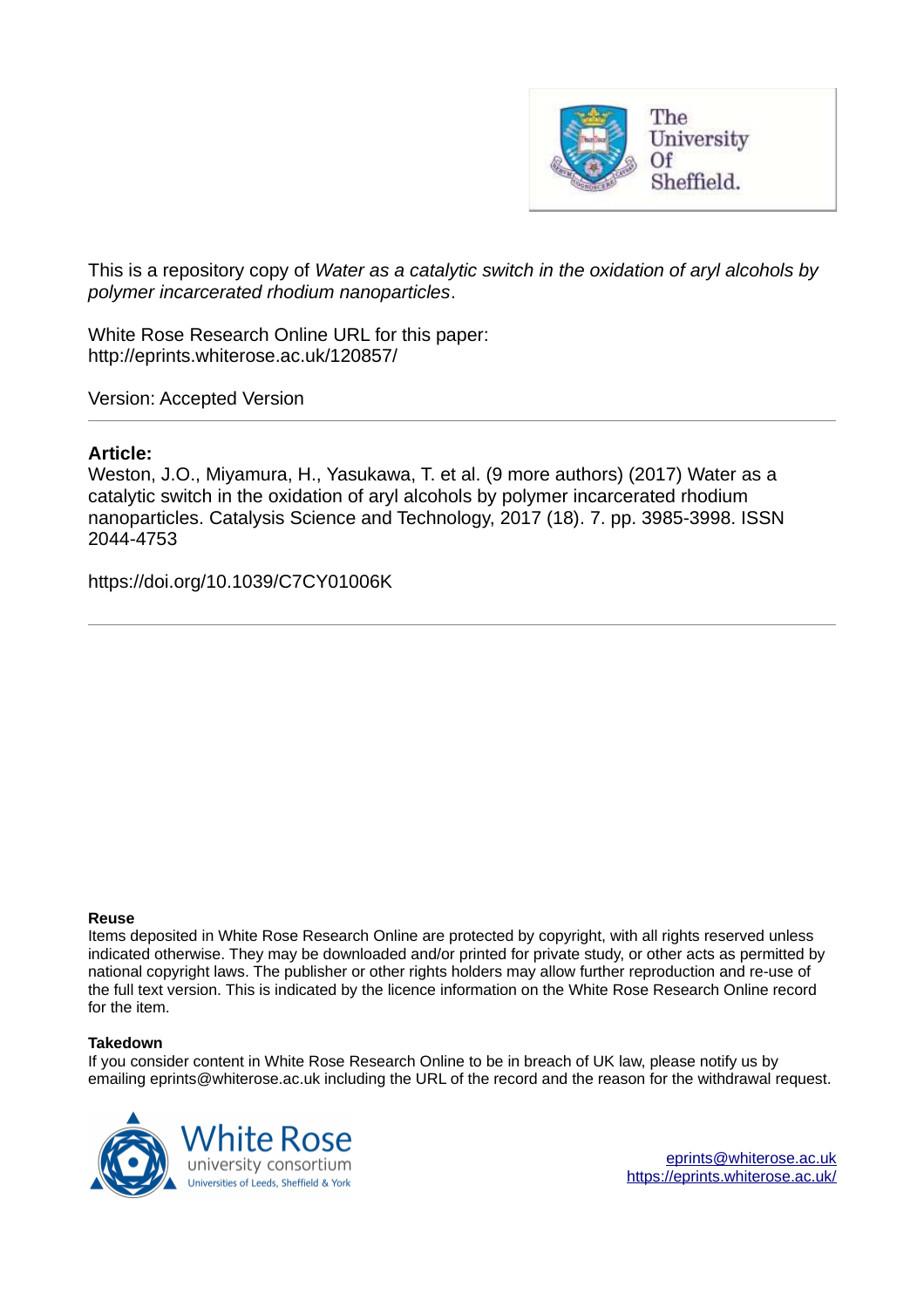# **Water as a catalytic switch in the oxidation of aryl alcohols by polymer incarcerated rhodium nanoparticles†**

Jack O. Weston,<sup>a</sup> Hiroyuki Miyamura,<sup>b</sup> Tomohiro Yasukawa,<sup>b</sup> Dedi Sutarma,<sup>a</sup> Chloe A. Baker,<sup>a</sup> Preabjot K. Singh,<sup>a</sup> Mariela Bravo-Sanchez, CNaoko Sano, CPeter J. Cumpson, CYulia Ryabenkova, <sup>d</sup> Shū Kobayashi,<sup>b</sup> and Marco Conte<sup>a\*</sup>

<sup>a</sup> Department of Chemistry, University of Sheffield, Sheffield, S3 7HF, UK

<sup>b</sup> Department of Chemistry, Graduate School of Pharmaceutical Sciences, The University of Tokyo, Hongō, Bunkyō-ku, Tokyo, 113-0033, Japan

<sup>c</sup> NEXUS, School of Mechanical & Systems Engineering, Newcastle University, Newcastle upon Tyne, NE1 7RU, UK

<sup>d</sup> School of Engineering, Polymer IRC, University of Bradford, Bradford, BD7 1DP, UK

\*corresponding author E-mail: [m.conte@sheffield.ac.uk](mailto:m.conte@sheffield.ac.uk) 

#### **Abstract**

One of the major goals in the oxidation of organic substrates, and especially for alcohol oxidation, is the use of molecular oxygen as the oxidant under mild conditions. Here we report the synthesis and testing of Rh polymer incarcerated catalysts, using a metal so far not used for alcohol oxidation reactions, in which the catalytic activity towards aryl alcohol oxidation, for substrates like 1-phenylethanol and benzyl alcohol, is switched on by the addition of water as co-solvent in toluene. This is done by using air as oxidant at atmospheric pressure, in one of the mildest reaction conditions reported for this class of reaction. The promoting effect of water to higher conversions was observed also for rhodium over alumina supported catalysts, which were used as a benchmark allowing in all cases high conversion and selectivity to the ketone or the aldehyde within a short reaction time. The effect of water was explained as a medium capable to promote the oxidation of the alcohol to the ketone in a biphasic system assisted by phase transfer catalysis. This is particularly relevant for alcohols like 1-phenylethanol or benzyl alcohol that are not soluble in water at room temperature, and for which alternative oxidation routes are needed, as well as to switch on the catalytic activity of metal nanoparticles in a facile and green manner for the activation of molecular oxygen. Aliphatic alcohols like 1-octanol and 3-octanol were also tested, still showing Rh based catalysts as promising materials for this reaction if toluene only was used as solvent instead.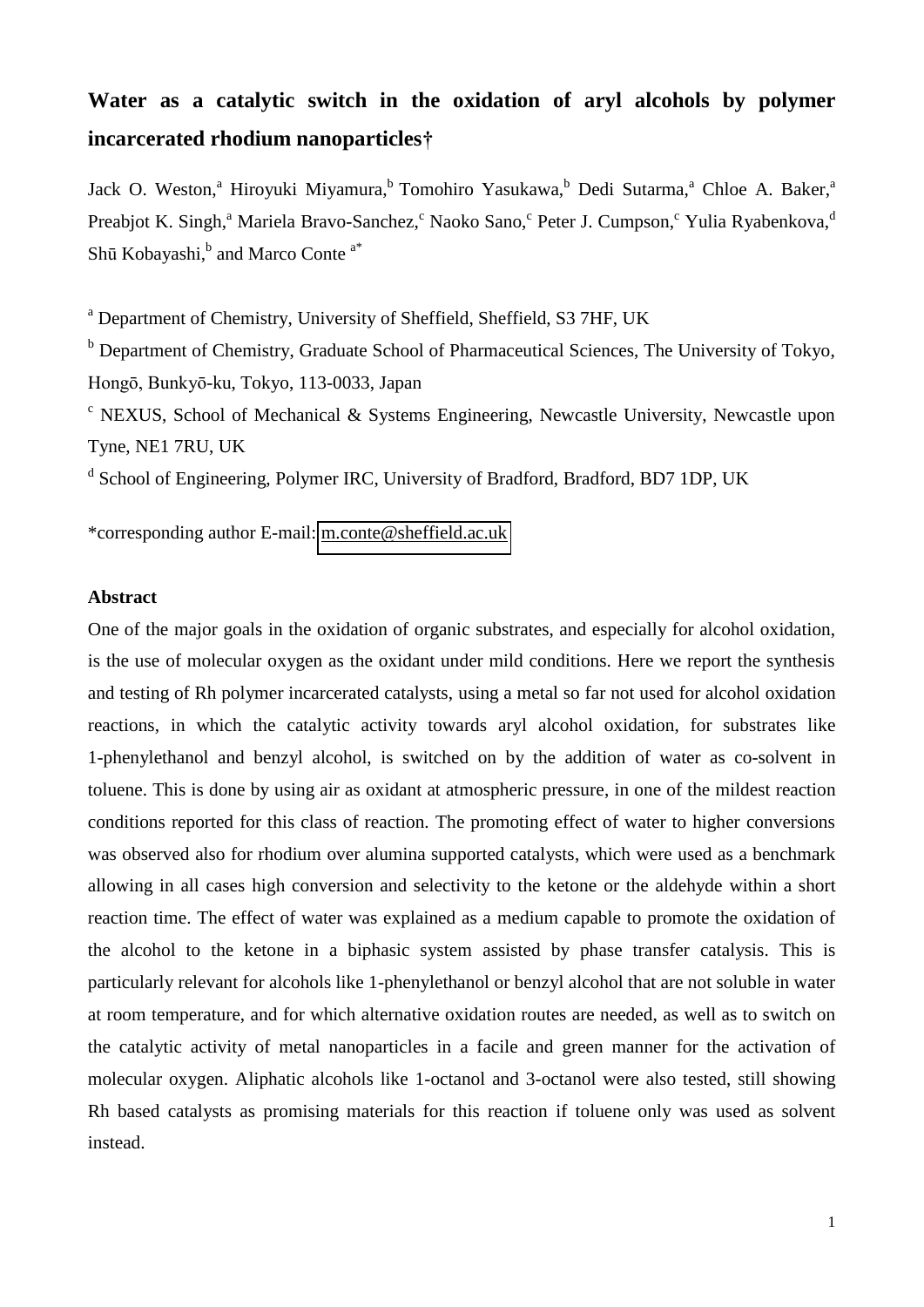## **1. Introduction**

The oxidation of alcohols to ketones is a very relevant oxidation reaction in the area of catalysis, with applications ranging from the manufacture of fine chemicals to mechanistic studies,  $1.2$  with ketones being important precursors for the drug and food industries.<sup>3,4</sup> On the other hand a major target both in industry and academia is the use of molecular oxygen as an oxidizing agent under mild conditions in order to achieve energy-effective and sustainable oxidation processes.<sup>5</sup>

In this context, a large number of catalytic systems is present in the literature for the oxidation of alcohols to ketones including: metal complexes, $6$  metal oxides, $7$  and supported metal nanoparticles.<sup>8,9</sup> Most of this recent research though is devoted to solvent-free processes.<sup>10,11</sup> Nevertheless, solvents can play beneficial roles in promoting the solubility of oxygen in the reaction media<sup>12</sup> or by promoting the reactivity of functional groups over metal or metal oxide interfaces.<sup>13</sup> However, these studies are mainly centred on polarity effects. In contrast, if a solvent could play a more active role for the reaction, as well as being a green solvent like water, this would be of extreme importance.

These premises, together with the aim to identify a more general trend or rule to activate alcohols under mild conditions, prompted us to investigate the use of rhodium polymer incarcerated nanoparticles (Rh-PI) for the oxidation of alcohols like: 1-phenylethanol, benzyl alcohol, 1-octanol and 3-octanol. For this, we investigated the use of a solvent/co-solvent system comprising toluene and water and the use of air as oxidant under atmospheric pressure. In fact, besides the industrial and fundamental relevance of alcohol oxidation, $14,15$  the use of polymer incarcerated metal nanoparticles has received limited attention so far for alcohol oxidation despite their interesting structural properties.<sup>16,17</sup> These materials have the advantage of a 'soft' metal/support interaction<sup>18,19</sup> and therefore they are ideal for physical chemistry studies aimed to represent a catalytic system where the catalytic activity mostly originates from the metal nanoparticle only, together with a high monodispersivity.<sup>20</sup> Moreover, despite Rh being a metal that has been proven to be efficient for oxidative coupling reactions,<sup>21</sup> it is mostly used for reduction reactions,<sup>22</sup> and especially for the reduction of nitric oxide in automotive exhaust systems. As such, it has been so far neglected as a catalyst for alcohol oxidation, in favour of metals like Pd, Pt and Au.<sup>23-25</sup> Exceptions are the total electro-oxidation of ethanol to  $CO<sub>2</sub>$  in the presence of bimetallic electrodes comprising Rh/Pt alloys,  $^{26}$  the use of porphyrin complexes,  $^{27}$  and a recent theoretical study<sup>28</sup> for the oxidation of ethanol over Rh(111) surfaces assisted by water. These studies led us to combine the use of co-solvents mentioned above to investigate if Rh-PI nanoparticles could actually be a catalytic system for alcohol oxidation, and to explore the activity of this material against that of Rh over a standard support like alumina, or hybrid materials comprising the polymer cross linked with activated carbon.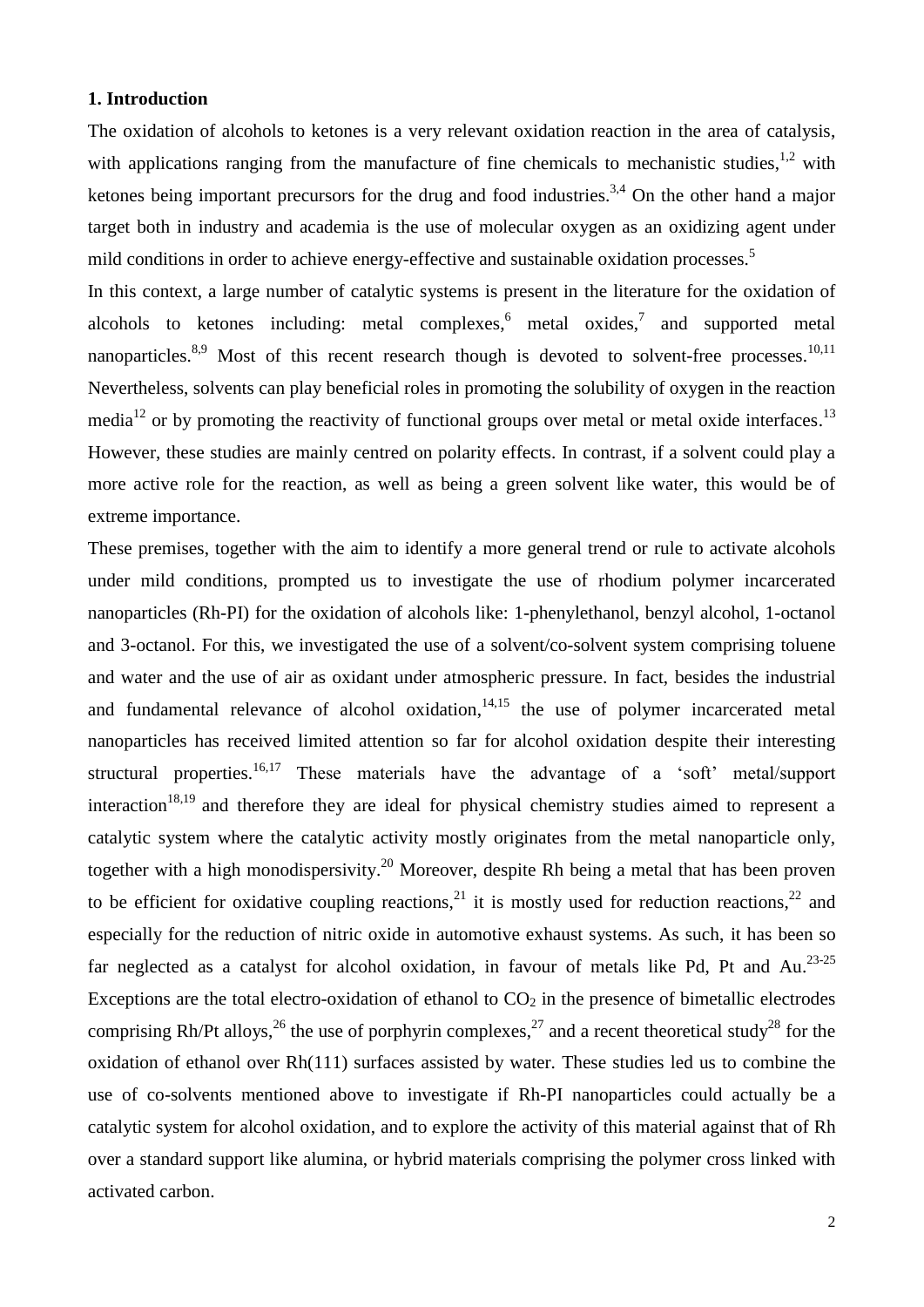## **2. Results and discussion**

## **2.1 Catalytic tests for 1-phenylethanol oxidation in the presence of toluene as a solvent**

Our investigation was initially focused on the oxidation of 1-phenylethanol to acetophenone due to its relevance in both industrial applications, as a precursor for resins, adhesives and drugs,<sup>29</sup> as well as in physicochemical studies, $30$  as a substrate to test novel catalysts by restricting the reactivity to one CHOH group. Four different rhodium containing catalysts were prepared and investigated towards the oxidation of 1-phenylethanol to acetophenone using oxygen from air as oxidant under mild conditions.

The catalysts tested were: (i) a catalyst comprising Rh nanoparticles embedded in a polymeric matrix only<sup>31,32</sup> (here denoted ad Rh-PI) obtained using a styrene based copolymer (Fig. 1, experimental section and ESI, Scheme  $S1<sup>+</sup>$ ) and reduction of a rhodium precursor, rhodium(II) acetate dimer  $[Rh(OAc)_2]$  by NaBH<sub>4</sub>; (ii) a catalyst obtained by in situ reduction of  $[Rh(OAc)_2]$  by NaBH<sub>4</sub> (experimental section and ESI<sup>†</sup>) in the presence of both polymer and carbon black as support (here denoted ad Rh-PI/CB), which includes cross-linking of the polymer with activated carbon (see experimental section and ESI†); (iii) a catalyst obtained in the same way as Rh-PI/CB but using alumina as support instead  $(Rh-PI/Al<sub>2</sub>O<sub>3</sub>)$ ; and (iv) a commercial catalyst comprising Rh supported on alumina only  $(Rh/A_2O_3)$  used as a benchmark. These catalysts form a set of materials ranging from a fully embedded metal nanoparticle with soft metal support interactions (Rh-PI) to a material presenting a metal/metal oxide interface  $(Rh/Al_2O_3)$  that could also affect the catalytic activity.<sup>33</sup>



**Fig. 1** Copolymer units (**1**, **2** and **3**) of the styrene based polymer used to prepare the Rh polymer incarcerated nanoparticles, Rh-PI. The metal precursor was  $\text{[Rh(OAc)}_2\text{]}_2$  which was reduced by NaBH<sub>4</sub>. The same polymer and precursor were used to prepare Rh-PI/CB and Rh-PI/Al<sub>2</sub>O<sub>3</sub>, but with the in situ reduction of the metal and crosslinking of the polymer in presence of the second support.

Catalytic tests were carried out at 100  $\degree$ C for 4 h at atmospheric pressure of air, using toluene as a solvent and a molar metal to substrate ratio of 1:100, and their activity is reported in table 1.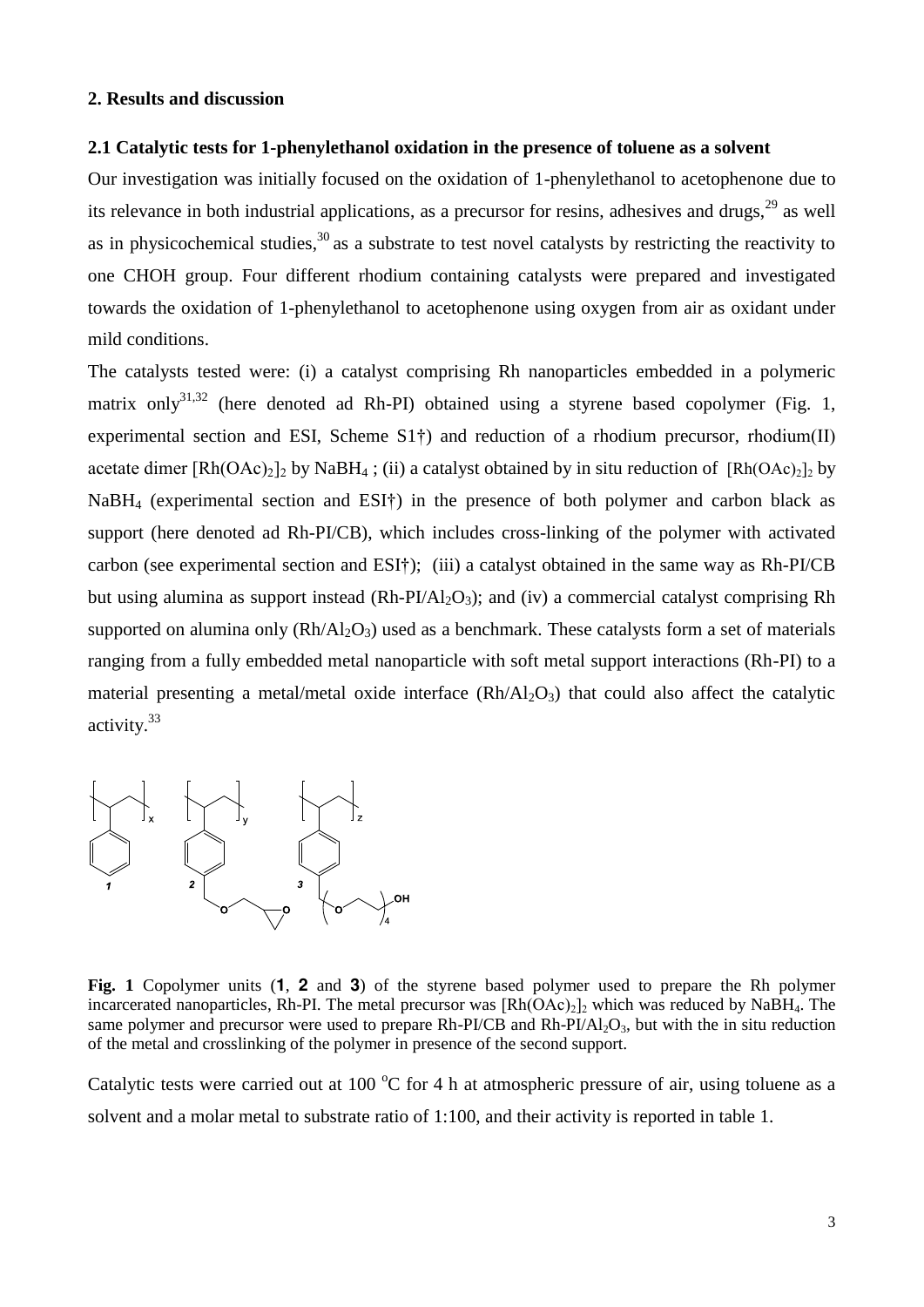**Table 1** Catalytic tests for the oxidation of 1-phenylethanol in toluene by polymer incarcerated Rh nanoparticles and Rh supported on alumina. Reaction conditions:  $T = 100 \degree C$ , P = atmospheric pressure, molar metal-to-substrate M:S = 1:100, reaction time  $t = 4$  h.

| Catalyst                          | Conversion $(\% )$ | Selectivity $(\% )$ |              |  |
|-----------------------------------|--------------------|---------------------|--------------|--|
|                                   |                    | Acetophenone        | Ethylbenzene |  |
| Rh-PI                             | < 1                | 100                 | $_{0}$       |  |
| Rh-PI/CB                          | < 1                | 100                 | $\theta$     |  |
| Rh-                               | 10                 | 94                  |              |  |
| PI/Al <sub>2</sub> O <sub>3</sub> |                    |                     |              |  |
| Rh/Al <sub>2</sub> O <sub>3</sub> | 11                 | 98                  | 2            |  |

Under these reaction conditions both  $\text{Al}_2\text{O}_3$  containing catalysts are active towards the oxidation of 1-phenylethanol in the range of 10% conversion, with acetophenone as the main product with selectivity in excess of 97% (see ESI, Figs S1-S4**†**). However, ethylbenzene was also identified, ca. 2-4 % selectivity. The carbon mass balance was > 98% in all cases, and no trace of benzaldehyde was detected at GC/MS level, (see ESI, Figs S5-S7†), thus showing that decarboxylation does not take place. The Rh-PI and Rh-PI/CB catalysts have a negligible activity and a set of control tests (a to f, vide infra) was carried out to confirm these results for solvent, autoxidation, support, diffusion and impurities. (a) The use of  $Rh/Al_2O_3$  in presence of toluene only, showed that the catalyst is not able to oxidize the solvent under these reaction conditions, and therefore acetophenone is not formed by secondary reactions involving toluene. (b) A test in the absence of any catalyst for a toluene/alcohol reaction mixture led to less than 1% conversion to acetophenone, thus showing negligible autoxidation.<sup>34</sup> In turn, even the very small activity detected for Rh-PI and Rh-PI/CB can be ascribed to a reaction with the walls of the reactor and thus the catalysts displaying no activity. (c) A catalytic test carried out using only alumina showed little catalytic activity, ca. 1.5% but with some ethylbenzene (ca. 30% selectivity) thus suggesting that this support could promote a disproportionation pathway.<sup>35</sup> (d) It was also verified that at 100  $^{\circ}$ C the catalysts operate under kinetic control regime (i.e. not diffusion limited by oxygen mass transfer), by exploring a range of reaction temperatures from 80 to 120  $^{\circ}$ C. (e) Finally, GC/MS analysis of the starting materials identified trace amounts (ca. 2%) of 1-cyclohexylethanol and cyclohexyl methyl ketone for 1 phenylethanol, and o-xylene for toluene (see ESI, Figs S8-S11†), however these are not considered to affect our results. (f) Leaching tests were also carried out (see sections 2.2 and 2.4), and these also confirmed the activity is due to Rh nanoparticles.

These initial set of data and control tests, would suggest that  $Rh-PI/AI_2O_3$  and  $Rh/AI_2O_3$  are active by virtue of a metal oxide to metal nanoparticle interface induced by alumina. Interface effects are very common in heterogeneous catalysis and can strongly promote the catalytic activity of a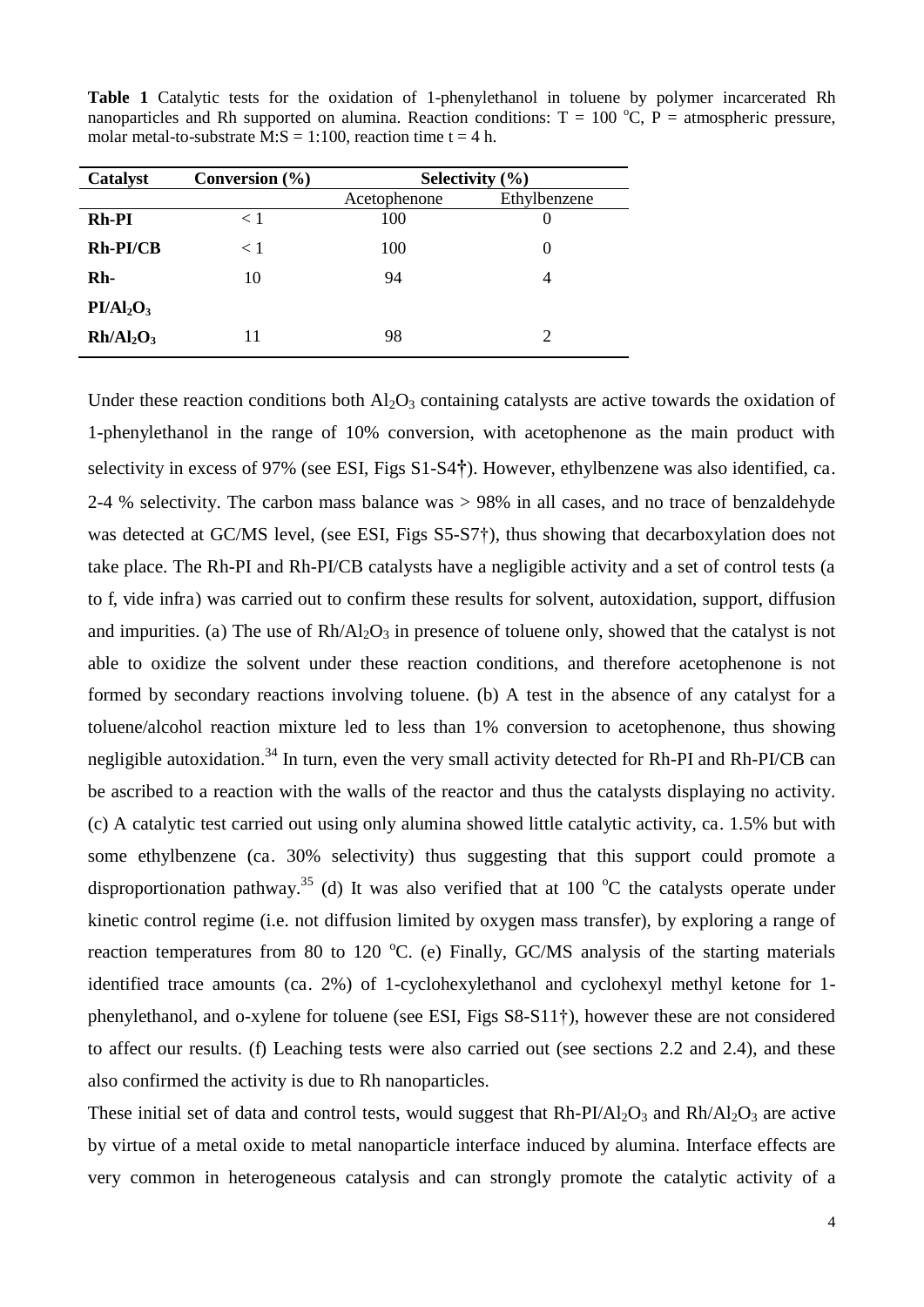reaction.<sup>36</sup> Conversely, as this metal oxide-to-nanoparticle interface is absent for Rh-PI and Rh-PI/CB these catalysts would not be active for the oxidation of the alcohol under these reaction conditions. Another factor that could, in principle, explain the difference in activity between these catalysts could also be the lack of swelling of the polymeric matrix for Rh-PI and Rh-PI/CB, and thus the lack of diffusion of the reactants over the Rh surface. However, these catalysts can swell well with organic solvents such as toluene, THF or DCM. In fact, PI catalysts comprising the same copolymer, although using gold as active metal were capable to oxidize alcohols<sup>37</sup> including 1phenylethanol to acetophenone in the presence of toluene as a solvent, as well as aldehydes to carboxylic acids in the presence of toluene as the sole solvent.<sup>38</sup> Therefore, we consider toluene as an appropriate solvent to carry out the reaction also for Rh-PI and such differences in activity could then be ascribed to the presence of this particular metal.

## **2.2 Catalytic tests for 1-phenylethanol oxidation in the presence of toluene and water as a cosolvent, water as catalyst switch**

In view of the apparent lack of activity for Rh-PI and Rh-PI/CB in toluene, we considered the possibility of catalytic tests using a reaction medium by adding water as a co-solvent, with water acting as a possible proton carrier for the oxidation reaction. It should be noted that as 1 phenylethanol and acetophenone are largely immiscible in water at room temperature, water cannot be used alone as a solvent for high alcohol concentrations, and toluene has also to be present to solubilize the substrate, the products, and to swell the nanoparticles.

The oxidation of an alcohol to a ketone is formally a sequential dehydrogenation via abstraction of two H atoms (either as charged species or radicals) from the O-H group and the C-H $\alpha$  to the hydroxyl group<sup>39</sup> of the alcohol. Many reports suggest the presence of an alkoxide intermediate in the presence of a base<sup>40,41</sup> (scheme 1).



**Scheme 1** One of the accepted reaction mechanisms for alcohol oxidation via alkoxide formation. In this case by considering deprotonation of the hydroxyl functional group, followed by hydrogen abstraction, as hydride, of the H in alpha to the OH group in a step mediated by the metal (changes in metal oxidation state not shown). The alkoxide can also bind to the metal.<sup>40</sup> An alternative mechanism involving H radical abstraction atomic oxygen adsorbed over the catalyst surface is also possible.<sup>37,38</sup>

In this case, a stabilization of the transition state by a proton carrier like water should accelerate the reaction. A recent computational study on Rh[111] surfaces in the oxidation of ethanol and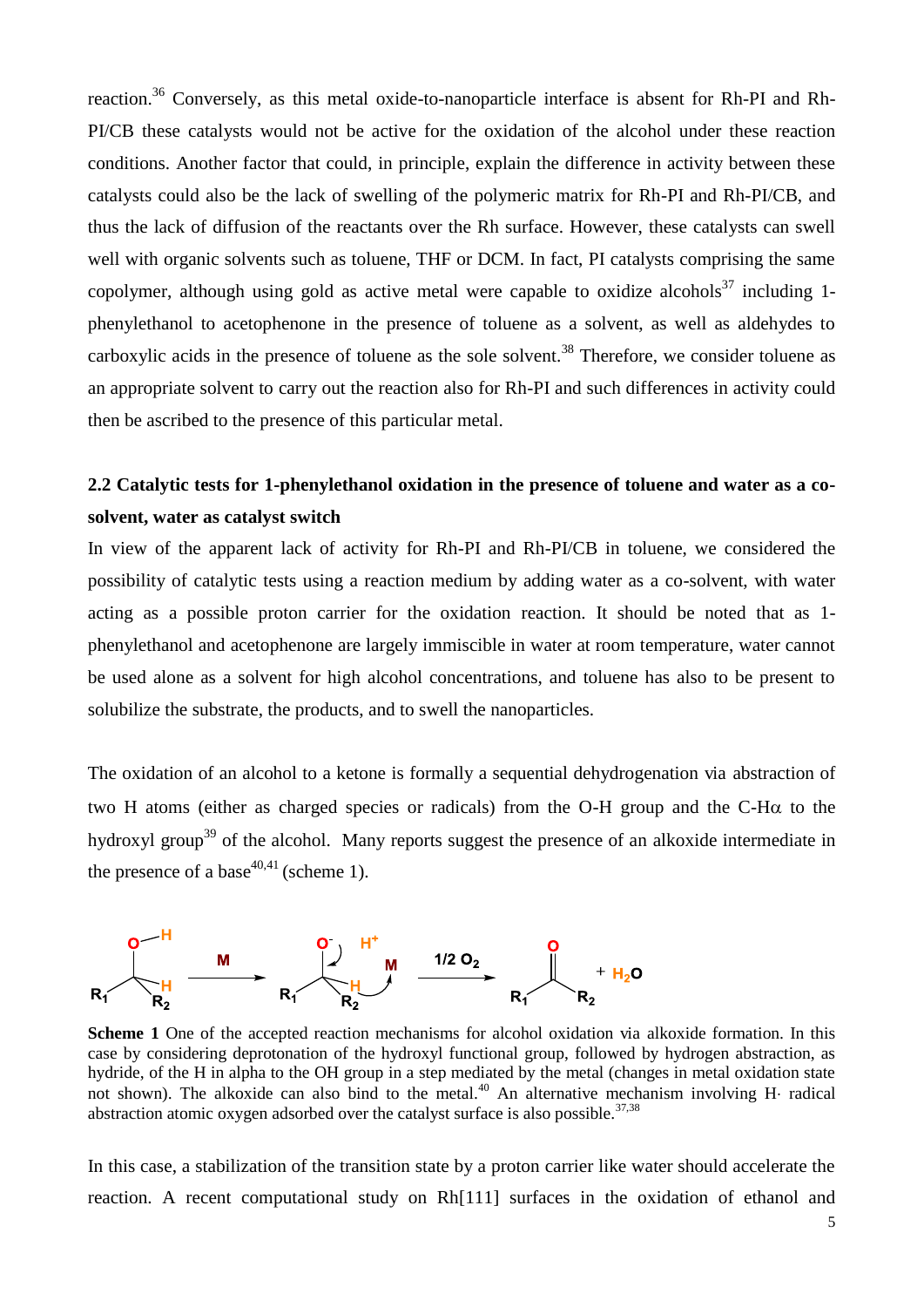glycerol, $^{28}$  showed that water could promote the dissociation of the O-H bond, which would accelerate the reaction, and slightly inhibit the dissociation of the C-H bond of the hydrogen alpha to the hydroxyl group. The net result of these two effects would be an enhanced catalytic activity promoted by water. However, it should be noted that ethanol and glycerol are fully miscible in water, unlike our substrate and products, and as such our system is necessarily biphasic. Therefore, we explored the effect of water using a water and toluene mixture with an initial 2:1 volume ratio of these two solvents. The results of these catalytic tests are reported in Table 2.

**Table 2** Catalytic tests for the oxidation of 1-phenylethanol to acetophenone in water/toluene by polymer incarcerated Rh nanoparticles and Rh supported on alumina. Reaction conditions:  $T = 100^{\circ}C$ , P = atmospheric pressure, M:S = 1:100, t = 4 h. Water: toluene volume ratio 2:1. Carbon mass balance > 98%.

| Catalyst                          | Conversion $(\% )$ | Selectivity $(\% )$ |              |  |
|-----------------------------------|--------------------|---------------------|--------------|--|
|                                   |                    | Acetophenone        | Ethylbenzene |  |
| <b>Rh-PI</b>                      | 48                 | 77                  | 23           |  |
| $Rh-PI/CB$                        | 55                 | 66                  | 34           |  |
| $Rh-PI/Al2O3$                     | 22                 | 86                  | 14           |  |
| Rh/Al <sub>2</sub> O <sub>3</sub> | 36                 | 87                  | 13           |  |

These results are quite surprising, as under these reaction conditions water not only increased the activity of Rh-PI/Al<sub>2</sub>O<sub>3</sub> or Rh/Al<sub>2</sub>O<sub>3</sub> catalysts, but also switched on the activity of Rh-PI and Rh-PI/CB catalysts, turning them to materials even more active than those containing alumina, with conversions in the range of 50%. (see ESI, Figs S12-S15†). It is well known that a change in reaction medium can change the activity of a catalyst,  $42$  however to the best of our knowledge this is one of the most dramatic media-dependent reactivity effect observed in the area of nanoparticles. Even more importantly it is obtained by the 'simple' addition of water into the catalytic system, and under very mild reaction conditions. Moreover, this also shows that in spite of the catalysts' surface composition (vide infra, section 2.6.2), the metal surface is clearly accessible to the substrate for Rh-PI and Rh-PI/CB when water is present.

This experimental evidence prompted us to study the origin of the effect of water as a catalytic switch in the most systematic manner and extending our study to other alcohols (see section 2.7). At first we experimentally ruled out the effect of leaching, as well as assessed the role of the disproportionation pathway in this process in the first instance (vide infra). Due to the large amount of  $Rh^{3+}$  present in our catalysts, (section 2.6.2) and the known possibility of supported metal systems to be subjected to leaching effects, $^{43}$  the reaction mixtures were characterized via ICP-MS. A negligible metal leaching for all the catalysts was detected with values of < 0.1% for Rh-PI, Rh- $PI/Al_2O_3$  and  $Rh/Al_2O_3$ , and a metal leaching of 1.3% for Rh-PI/CB (relative amount with respect to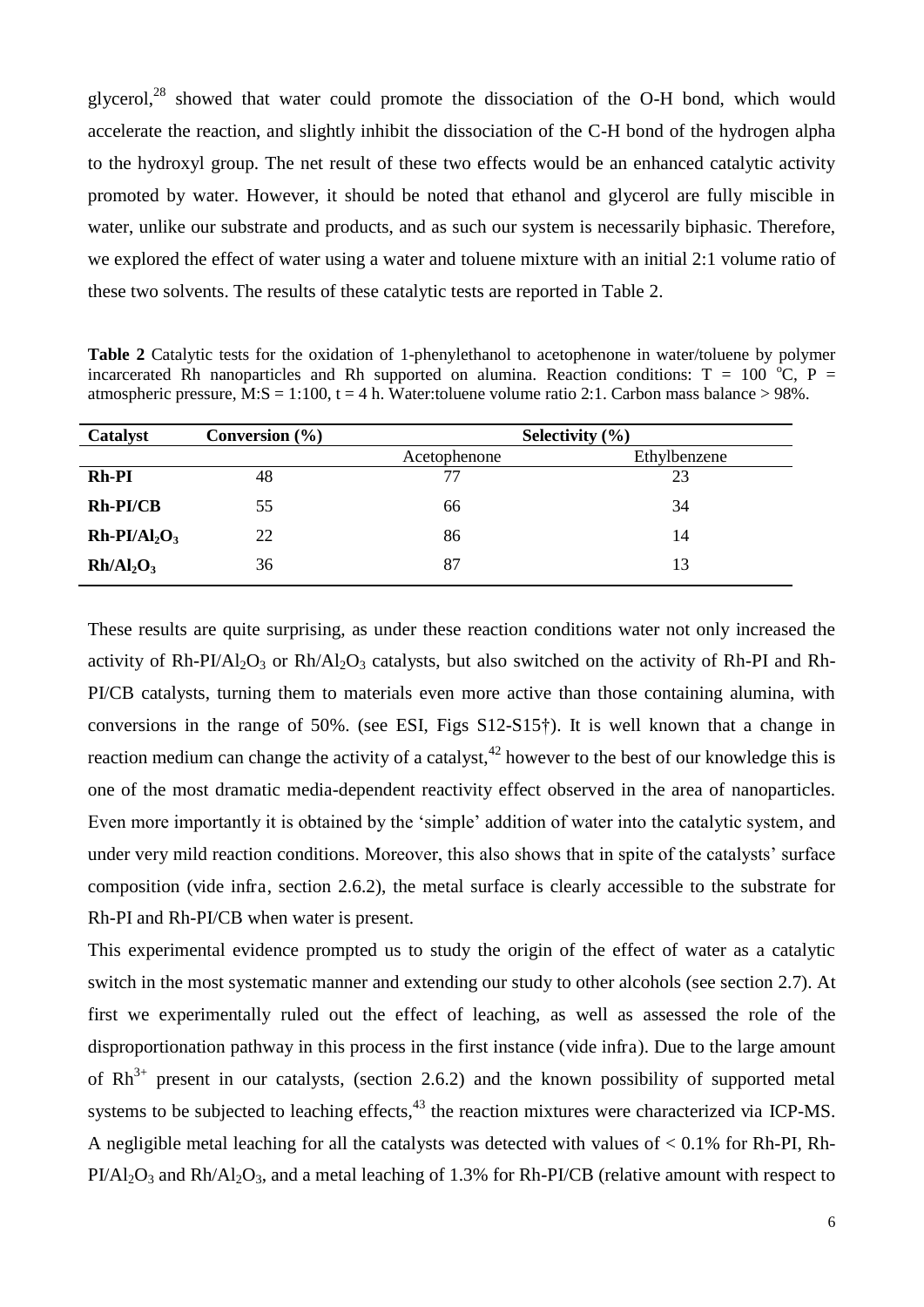the total metal loading). We do not consider this amount for Rh-PI/CB to be significant with respect to the other catalysts,<sup>44</sup> and clearly the results of the catalytic tests in Table 2 do not correlate with the negligible amount of Rh in solution. Nevertheless, in order to rule out any possible effect induced by solubilized species even in very small amount like in our case, a control test using a soluble RhCl<sub>3</sub>·xH<sub>2</sub>O salt was carried out. This test was also performed in toluene/water media, and used an amount of Rh equal to the total amount of Rh present in the catalyst. The test did not show any catalytic activity towards alcohol oxidation. We can conclude that the catalytic activity originates from the metal nanoparticles.

Furthermore, the addition of water not only switched on an oxidation route of alcohol to ketone for all catalysts (scheme  $2(a)$ ), but it also led to the unexpected formation of ethylbenzene, which is a reduction product of 1-phenylethanol instead. This can be explained by disproportionation of two molecules of alcohol to give acetophenone and ethylbenzene (scheme 2(b)). Disproportionation of aryl alcohols, has been reported for palladium or gold catalysts<sup>45</sup> under solvent free conditions and pressure of  $O_2$  or Ar and thus possibly suggesting the existence of both an aerobic and anaerobic disproportionation pathway for this complex reaction.<sup>46</sup> Though, to the best of our knowledge this parallel reaction pathway has not been reported for rhodium catalysts under mild oxidizing conditions with air.



**Scheme 2** (a) direct oxidation of 1-phenylethanol to acetophenone and (b) disproportionation of two reagent molecules to acetophenone and ethylbenzene.

In view of the existence of this secondary pathway, the total amount of acetophenone would then be the consequence of two contributions: the direct oxidation route and the disproportionation route. It is possible to calculate the contribution to the formation of the ketone by these two reactions by splitting the contribution of these two routes in terms of yields (full details in ESI† and Table S1†). We observe that the amount of acetophenone obtained from the direct oxidation route is always dominant for all four catalysts and in excess of 70% with respect to the disproportionation route (Table S1), except for Rh-PI/CB where acetophenone has a nearly equal contribution from direct oxidation and disproportionation is present (ca. 50% each). Conversely (Table 2 and table S1) the two catalysts containing alumina promote the disproportionation route to a much lesser extent (2 to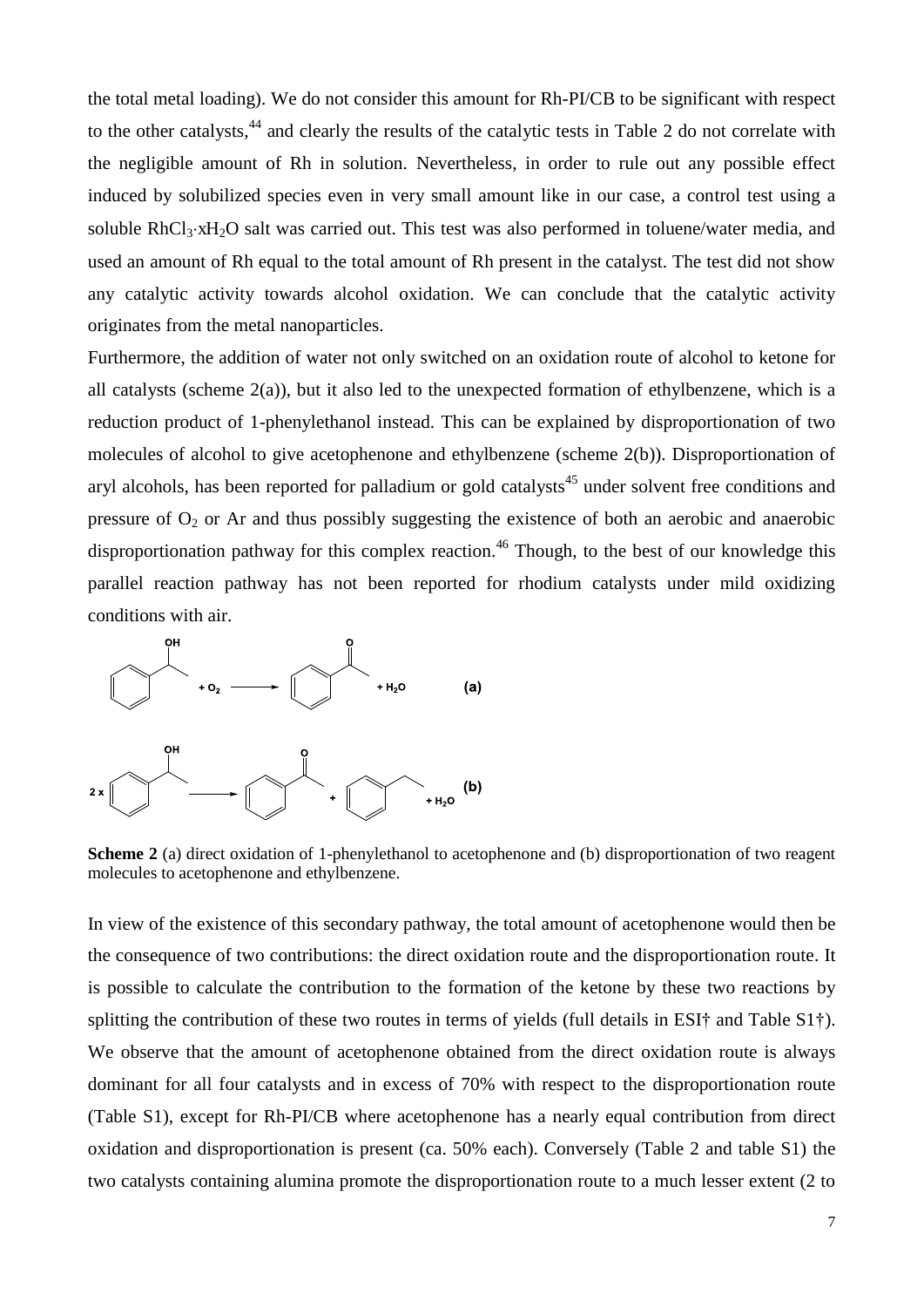3 times less, ca. 15%) than Rh-PI and Rh-PI/CB. Hydrated  $\gamma$ -Al<sub>2</sub>O<sub>3</sub> presents a surface basicity with  $pK_a$  values in the range of 8,<sup>45</sup> and studies on the surface basicity of Au-Pd/TiO<sub>2</sub> catalysts for the disproportionation reaction of benzyl alcohol<sup>46</sup> also reported an inhibition of the disproportionation pathway by increased basicity of the catalyst or the reaction media. It is possible that this same parameter can affect the product distribution also in the case of Rh and  $Al_2O_3$ .

This set of catalytic data proves that water is capable to trigger a set of reactions different in nature (oxidation and disproportionation), and it also provides some ground for water to be a proton carrier for the direct oxidation route of 1-phenylethanol to acetophenone. Yet for this reaction, and to some extent also for the disproportionation reaction, we would like to emphasize that the effect of water is not as obvious as it may sound. In fact, both the polymer and the activated carbon have hydrophobic surfaces, $47$  thus the presence of water was not expected to lead to a such large increase in conversion. Moreover, water is also a by-product of the oxidation reaction (see Schemes 1 and 2) and this should also discourage this high increase in conversion. These apparently counter-intuitive factors prompted us to consider the existence of a partition effect for the alcohol between the organic and the aqueous phase and how this could affect our results.

#### **2.3 Toluene and water equilibria, partition constants**

As water and toluene are not miscible, and 1-phenylethanol and acetophenone have a limited solubility in water at room temperature, 19 and 5.5  $\text{g} \cdot \text{dm}^{-3}$  respectively,<sup>48,49</sup> the reaction mixture is effectively a microemulsion under our reaction conditions with droplets of toluene dispersed in water.

However, the catalytic conversion is calculated by analysing the organic phase only (see experimental section and ESI†), from the amounts of 1-phenylethanol and acetophenone in toluene (ethylbenzene can be neglected in this data treatment as virtually insoluble in water). Yet despite the low solubility of 1-phenylethanol and acetophenone in water, this could potentially alter the observed conversion values in the water/toluene mixture because of a partition of the alcohol between water and toluene. That is the alcohol could solubilize in water and lead to higher conversion values than those we actually observe because of this latent partition effect.

As a consequence, and because of the lack of literature data for partition constants  $K_{org,aq}$  for 1-phenylethanol and acetophenone in water/toluene mixtures, this potential artefact has been considered by experimentally determining the partition constants  $K_{org,aq}$  for our reagent and product for our biphasic water/toluene system (see experimental section, ESI† and Table S2†).

For 1-phenylethanol a  $K_{org,aq} = 43$  was determined, whereas for acetophenone a  $K_{org,aq} = 475$  was obtained. With our concentrations and experimental conditions (see experimental section and SI),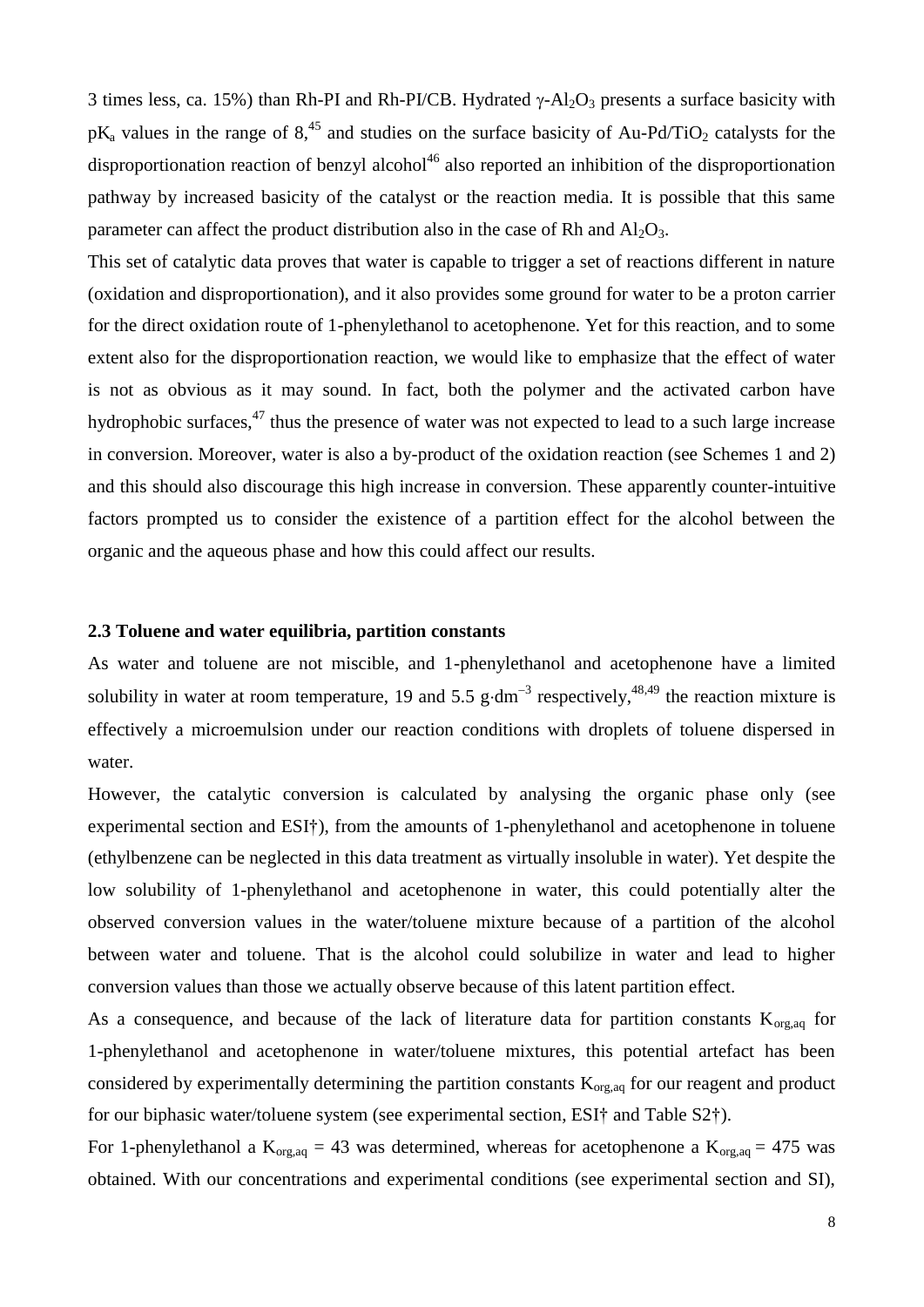the effect of the partition of acetophenone between toluene and water does not influence in any way our determinations for the catalytic conversion. For the 1-phenylethanol for example, this induces a correction factor with actual conversion values that are 1 to 2% lower (in relative terms) than if the toluene/water partition is not considered (see ESI, Table S3†). However, since the experimental error associated to our measurements is of the same order of magnitude, the two sets of data (Tables 3 and S2) can be considered experimentally identical. As such the partition does not affect our conclusions. In contrast, it validates the switch on effect of water to the Rh catalysts, and it also provides insights into the possible reaction mechanism for this reaction when water is present as a biphasic system (see next section).

Additional control tests were carried out for the aqueous phase in order to ensure that we did not neglect any reaction product and to further confirm our high carbon mass balances. This was characterised via an extraction with chloroform, (and subsequently analysed via  ${}^{1}$ H-NMR in CDCl<sub>3</sub>), as well as by a direct analysis via H-NMR using  $D_2O$  as a solvent (see ESI, Figs S16 and  $S17\dagger$ ), using Rh/Al<sub>2</sub>O<sub>3</sub> and Rh-PI catalysts). The products in aqueous phase were the same than those in the organic phase (and present in trace amounts), thus confirming our results both qualitatively and quantitatively.

Furthermore, re-usability tests after one usage were carried out for  $Rh / Al<sub>2</sub>O<sub>3</sub>$  and Rh-PI in the presence and absence of water. Both catalysts showed good re-usability with conversion and selectivity values after catalyst recovery that were within the experimental error of the activity for the fresh catalysts (Tables 1 and 2). For example the conversion of  $Rh/Al_2O_3$  in toluene and those for  $Rh/Al_2O_3$  and  $Rh-PI$  in water/toluene after recovery were 9%, 32% and 36% respectively (see ESI, Figs S18 and S19†).

#### **2.3.1 Effect of water to the catalytic activity: phase transfer catalysis**

As the solubility of 1-phenylethanol and acetophenone in water increases at higher temperature under reaction conditions, this could lead to multiple partition equilibria between the solvents and the catalyst surface (Fig. 2).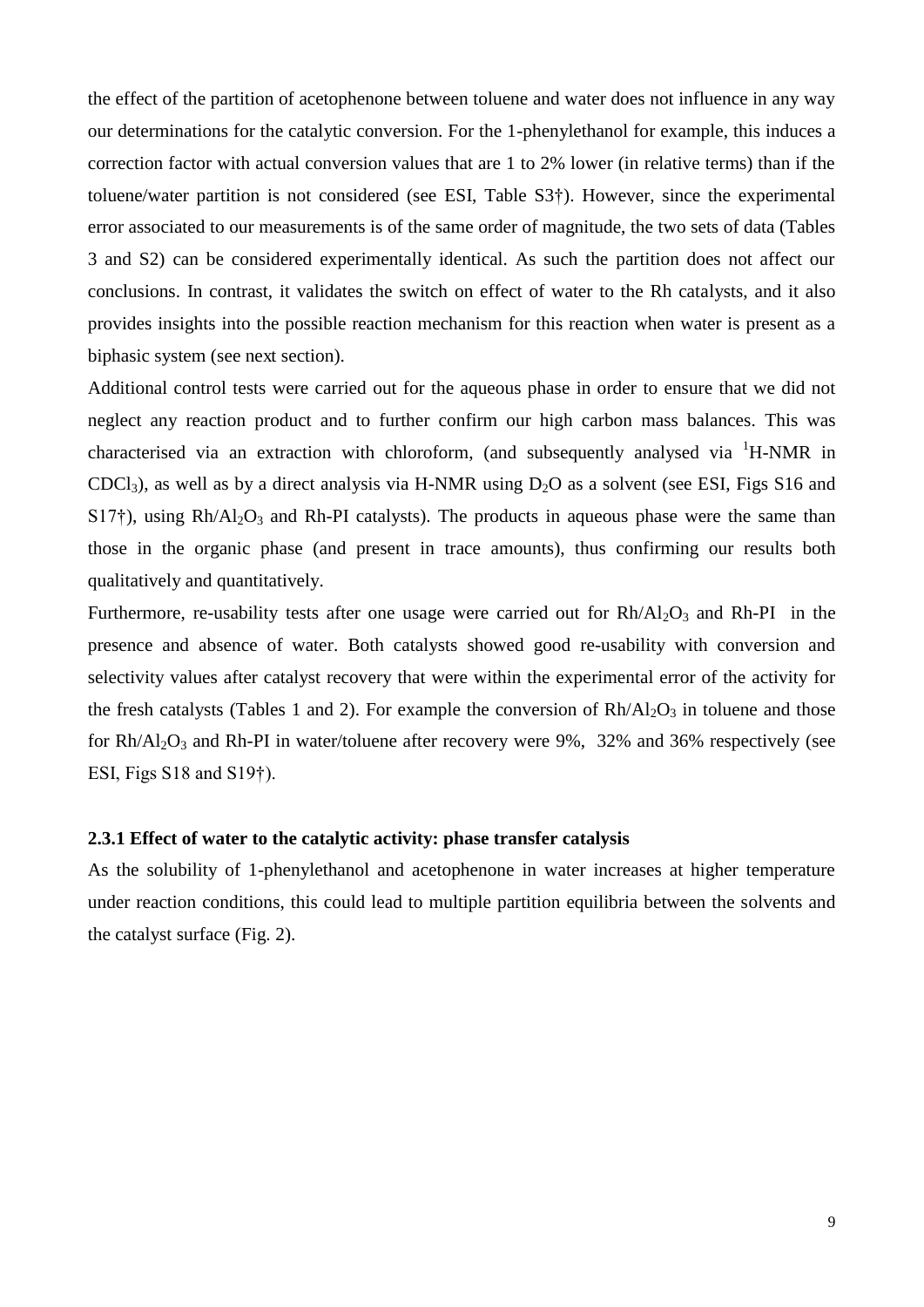

**Fig. 2** Postulated phase transfer catalysis for the 'switch on' effect of water for the catalytic activity of Rh nanoparticles for the oxidation of 1-phenylethanol to acetophenone. At the start of the reaction 1 phenylethanol is in the toluene droplet. As the temperature increases the alcohol transfers to water (step 1). Then the oxidation reaction take place over Rh surface in water and acetophenone is formed (step 2). As acetophenone is largely immiscible in water, it is extracted by toluene (step 3) ensuring a high turnover frequency for the catalyst.

At the start of the reaction 1-phenylethanol is in toluene, but as the temperature increases the substrate is transferred into the aqueous phase (step 1). Water would act as a proton carrier and as such promotes the formation of an alkoxide from 1-phenylethanol when this solubilizes in water. This would be equivalent to the effect of a base to promote the oxidation of the alcohol, an effect which is well known to occur over metal nanoparticles catalysts, especially for systems comprising Au, Pd and Pt.<sup>50</sup> The reaction would then occur over the Rh surface with acetophenone formation (step 2). Subsequently, as acetophenone is even less soluble than the alcohol in water and with a larger  $K_{\text{org,aq}}$  (vide supra), toluene would extract acetophenone from the aqueous phase thus ensuring a high turnover frequency of the catalyst (step 3). This would effectively make the water/toluene system a phase transfer catalysis, and formally a case of inverse phase transfer catalysis as the reagent is initially in the organic phase. A promoting and yet unexplained effect of water in a biphasic system similar to the one we used, has been observed for the benzyl alcohol oxidation over Au/TiO<sub>2</sub> catalysts<sup>51</sup> and for aliphatic alcohol oxidation over Pt/C catalysts<sup>52</sup> but by using 10 bar of oxygen to carry out the oxidation reaction. Moreover, unlike in our case, all of these catalysts were active towards alcohol oxidation even if water was not present, or by using water/dioxane mixtures, which are reciprocally miscible and as such modifying the polarity of the reaction medium.

A similar partition scheme would also apply for the formation of ethylbenzene by disproportionation for steps 1 and 3. For this route step 2 would involve two alcohol molecules and the cleavage of a C-O bond, besides an O-H cleavage, to form ethylbenzene, 1-phenylethanol and water<sup>53</sup> (see ESI, Scheme S2†). A previous study on Pt/C catalysts<sup>54</sup> postulated that the formation of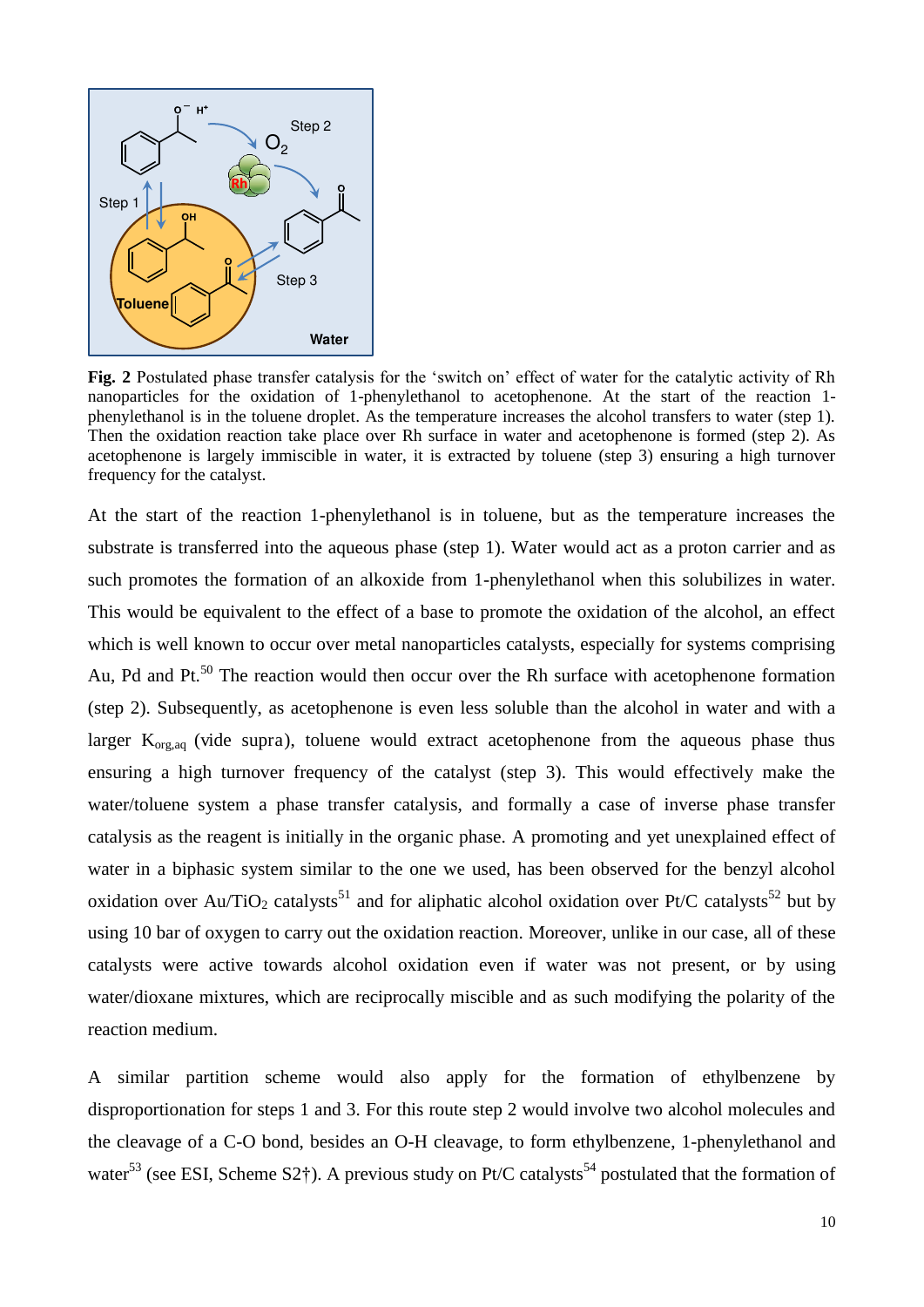organic droplets in water, could lead to micelles with the hydrophobic tail of the alcohol in toluene and the hydrophilic O-H head in water. This would promote the orientation of two molecules of alcohol needed for disproportionation, (see ESI, Fig. S20†) and possibly accelerate the reaction compared to the case in the absence of water. This effect could be operating in our case, but as shown above (Table 2 and table S1) with a strong support dependency, as in our case the presence of activated carbon support seems to promote this secondary reaction route.

In view of these results, activity tests per different water : toluene volume ratio were carried out (Table 3) by selecting Rh-PI and  $Rh/Al_2O_3$  to represent the pair Rh-PI, Rh-PI/CB and Rh-PI/Al<sub>2</sub>O<sub>3</sub>,  $Rh/Al_2O_3$  respectively, by virtue of their similarities (Table 1 and Table 2).

**Table 3** Catalytic tests for the oxidation of 1-phenylethanol to acetophenone in water/toluene for different volume ratios of water. Volume V of H<sub>2</sub>O reported in mL towards a fixed volume of toluene of 1 mL for the reactivity of polymer incarcerated Rh nanoparticles (Rh-PI) and Rh supported on alumina  $(Rh/Al<sub>2</sub>O<sub>3</sub>)$ catalysts. Reaction conditions:  $T = 100 \degree C$ , P = atmospheric pressure, M:S = 100, t = 4 h.

| Catalyst                          | Volume (mL)      | Conversion $(\% )$ | Selectivity $(\% )$ |                  |
|-----------------------------------|------------------|--------------------|---------------------|------------------|
|                                   |                  |                    | Acetophenone        | Ethylbenzene     |
| Rh-PI                             | $\boldsymbol{0}$ |                    | 100                 | $\overline{0}$   |
| <b>Rh-PI</b>                      | 0.5              | 1                  | 100                 | 12               |
| <b>Rh-PI</b>                      | $\overline{2}$   | 48                 | 77                  | 23               |
| <b>Rh-PI</b>                      | 4                | 46                 | 65                  | 35               |
| Rh/Al <sub>2</sub> O <sub>3</sub> | $\boldsymbol{0}$ | 9                  | 100                 | $\boldsymbol{0}$ |
| Rh/Al <sub>2</sub> O <sub>3</sub> | 0.5              | 30                 | 88                  | 12               |
| Rh/Al <sub>2</sub> O <sub>3</sub> | $\overline{2}$   | 36                 | 87                  | 13               |
| Rh/Al <sub>2</sub> O <sub>3</sub> | 4                | 7                  | 60                  | 40               |

By varying the amount of water, this affects both the activity (conversion) and selectivity of the catalysts. For both catalysts the larger the amount of water, the more the extent of the secondary pathway to disproportionation, and thus supporting the formation of a microemulsion in our system. This could also suggest that this role of water (microemulsion formation) might be dominant with respect to the one of water as a proton carrier. For the effect of water to the conversion, the two catalysts behave differently. For Rh-PI the larger the amount of water, the higher the conversion. For  $Rh/Al_2O_3$  instead, a maximum is reached and then the activity decreases. We observed this trend for  $Rh/Al_2O_3$ , to be present for every substrate we tested (1-phenylethnaol, benzyl alcohol, 1octanol and 3-octanol, see section 2.7).

To further confirm the results and trends in Table 3, additional control tests for the oxidation of 1 phenyl ethanol using  $Rh/Al_2O_3$  and  $Rh-PI$  catalysts were carried out, but without the presence of a biphasic system, or by using  $D_2O$ . These tests made use of: (i) water only and alcohol, (ii) alcohol only with no solvent, and (iii) a  $D_2O/T$ oluene biphasic system and alcohol. In all cases the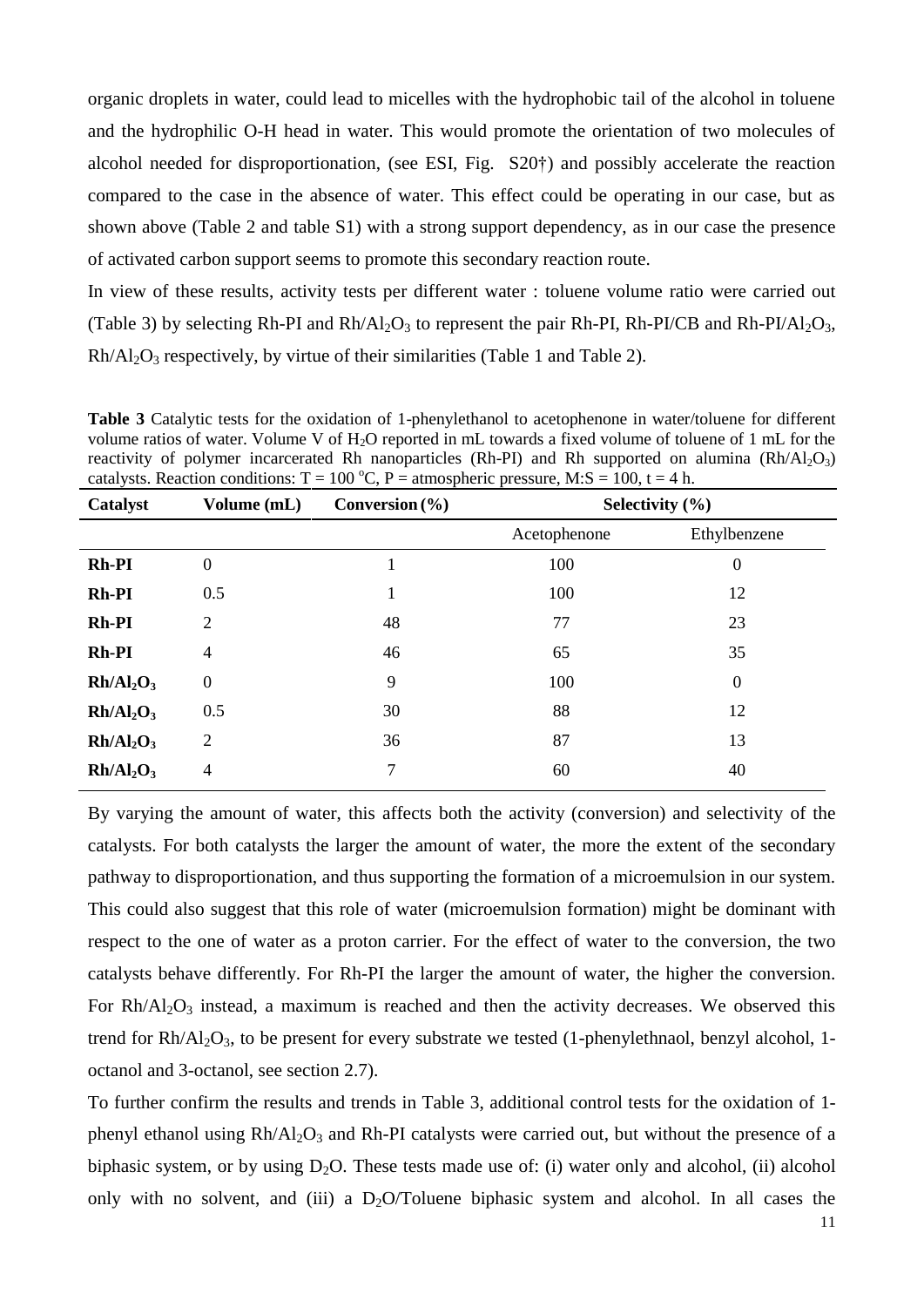conversions were lower than in the presence of a  $H_2O$ /toluene. In particular, conversions in presence of  $H_2O/a$ lcohol or alcohol only showed conversion values in the range of 2% (see ESI, Fig. S21 and S22<sup>†</sup>), thus reinforcing the need of a biphasic system to ensure high turnover, i.e. extraction of the product from the aqueous to the organic phase, and a further proof of our methodology in activating Rh nanoparticles.

The use of a D<sub>2</sub>O/toluene (2:1 volume ratio) mixture instead, led to a conversion of ca. 5% to 7% for  $Rh/Al_2O_3$  and  $Rh-PI$  respectively (see ESI, figure S23†). These values are lower than in H2O/water (Table 3). Furthermore, the selectively was also significantly different than in H<sub>2</sub>O/toluene, with a higher amount of disproportionation product ( $> 25\%$ , with the remaining 75% being acetophenone). We interpreted this result as a further evidence of the existence of partition equilibria and micelles formation. In fact, at our reaction temperature the alcohol can easily exchange a proton with deuterium from  $D_2O$  to form Ph-CH(OD)-CH<sub>3</sub>. This induces a kinetic isotope effect as a consequence of the cleavage of a O-D bond rather than a O-H bond during the oxidation process (Scheme 1) and in turn affects both conversion and selectivity.

#### **2.4 Effect of water to the catalytic activity: water as proton carrier**

In order to assess the effect and possible role of water as a proton carrier (or as a base), catalytic tests in the presence of toluene, water and NaOH were carried out (Table 4, see ESI Figs S24- S27†). NaOH was chosen as it is soluble in water but not in the organic phase. Under these reaction conditions, it is possible to observe that the selectivity to the ketone does always increase (Table 4). However, the data needs to be carefully analysed in order to extract the contribution to ketone formation from autoxidation and disproportionation. In fact, the presence of NaOH systematically decreases the selectivity to ethylbenzene, and in turn the ketone formed by disproportionation route. This would confirm that acid/base properties of the catalyst, or of the solution in this case, can indeed play a role for this secondary reaction.<sup>45</sup>

**Table 4** Catalytic tests for the oxidation of 1-phenylethanol to acetophenone in water/toluene in the presence of NaOH, by polymer incarcerated Rh nanoparticles and Rh supported on alumina. Reaction conditions:  $T =$ 100 °C, P = atmospheric pressure, M:S = 100, t = 4 h. Water: toluene volume ratio 2:1. NaOH present with a molar ratio of 1:10 with respect to the alcohol (i.e. 1:1000 with respect to the metal centre).

| Catalyst        | Conversion $(\% )$ | Selectivity $(\% )$ |              |
|-----------------|--------------------|---------------------|--------------|
|                 |                    | Acetophenone        | Ethylbenzene |
| <b>Rh-PI</b>    | 43                 | 100                 | $\theta$     |
| Rh-PI/CB        | 27                 | 96                  | 4            |
| $Rh-PI/Al_2O_3$ |                    | 100                 | $\Omega$     |
| $Rh/Al_2O_3$    | 32                 | 89                  | 11           |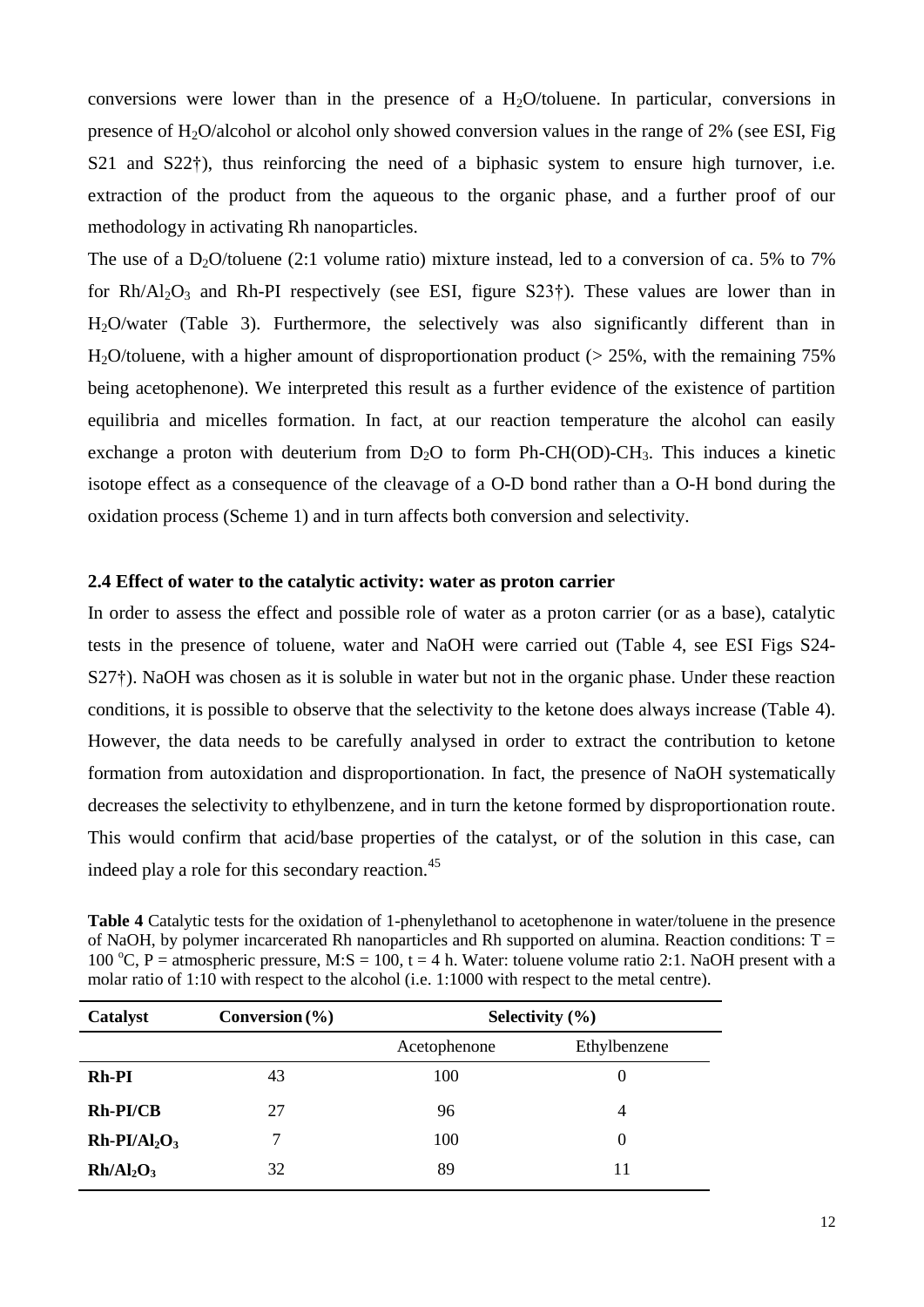On the other hand, there are also some effects on the conversion for the catalysts, not entirely expected. For example Rh-PI is the catalyst most affected by a base leading to an enhanced conversion and selectivity towards acetophenone, thus showing a true enhanced activity as expected by a base promoted activity model. The reagent would migrate in aqueous phase, be deprotonated and give the ketone, besides suppressing disproportionation.  $Rh/Al_2O_3$  instead seems to be affected only very little by the presence of base. For Rh-PI/CB and Rh-PI/Al<sub>2</sub>O<sub>3</sub> instead, not only disproportionation is nearly suppressed, which still proves the presence of phase transfer catalysis, but the conversion decreases substantially too.

Also in this case, in order to evaluate the possibility of leaching and to exclude that homogeneous catalysis takes place, ICP-MS was carried out for these reaction mixtures. Small metal leaching of 1.0, 1.4 and 0.9% were detected for Rh-PI, Rh-PI/Al<sub>2</sub>O<sub>3</sub> and Rh/Al<sub>2</sub>O<sub>3</sub> respectively, and 4.2% for Rh-PI/CB. Like in the case of the absence of base we consider these values as negligible,  $55$  and we can conclude that the conversion values observed in the presence of a base (Table 4) are not due to the loss of active metal component.

In order to determine if the decrease in conversion is real or not, i.e. an effect observed just because no disproportionation is present, the actual yield of ketone was calculated for all catalysts (full details in ESI**†** and Table S4**†**). By treating the data in this way, it was possible to conclude that for Rh-PI there is a real enhancement in catalytic activity. In fact, the disproportionation route is suppressed, but the direct oxidation route is enhanced, with the yield of ketone from direct oxidation increasing from 26% to 43% (Tables S3 and S4). For Rh-PI/CB the loss in conversion is mostly ascribed to the suppression of the disproportionation pathway.

For  $Rh/Al_2O_3$  no or negligible change in oxidation or disproportionation pathways was detected by comparing the data in Tables 4 and S4. However, for  $Rh-PI/Al_2O_3$  not only the disproportionation is suppressed, but the direct oxidation route is inhibited too (yield of ketone from direct oxidation decreases from 16% to 7% in the presence and absence of base respectively). As such, this catalyst seems to contradict the hypothesis that the activity of alcohol oxidation increases with the amount of base.<sup>56</sup> On the other hand, a study on 1,2-propanediol oxidation by Au/Pt nanoparticles in aqueous media also showed that an increase in base amount did not necessarily lead to an increase in conversion, and if NaOH was used in excess a decrease in conversion was also observed,  $57$ implying that the cation could play a poisoning role by exploring different inorganic bases. Yet, this shows the richness and the complexity of these catalytic systems, and that many of the effects that we observe for these materials could be much more general and of much wider implications.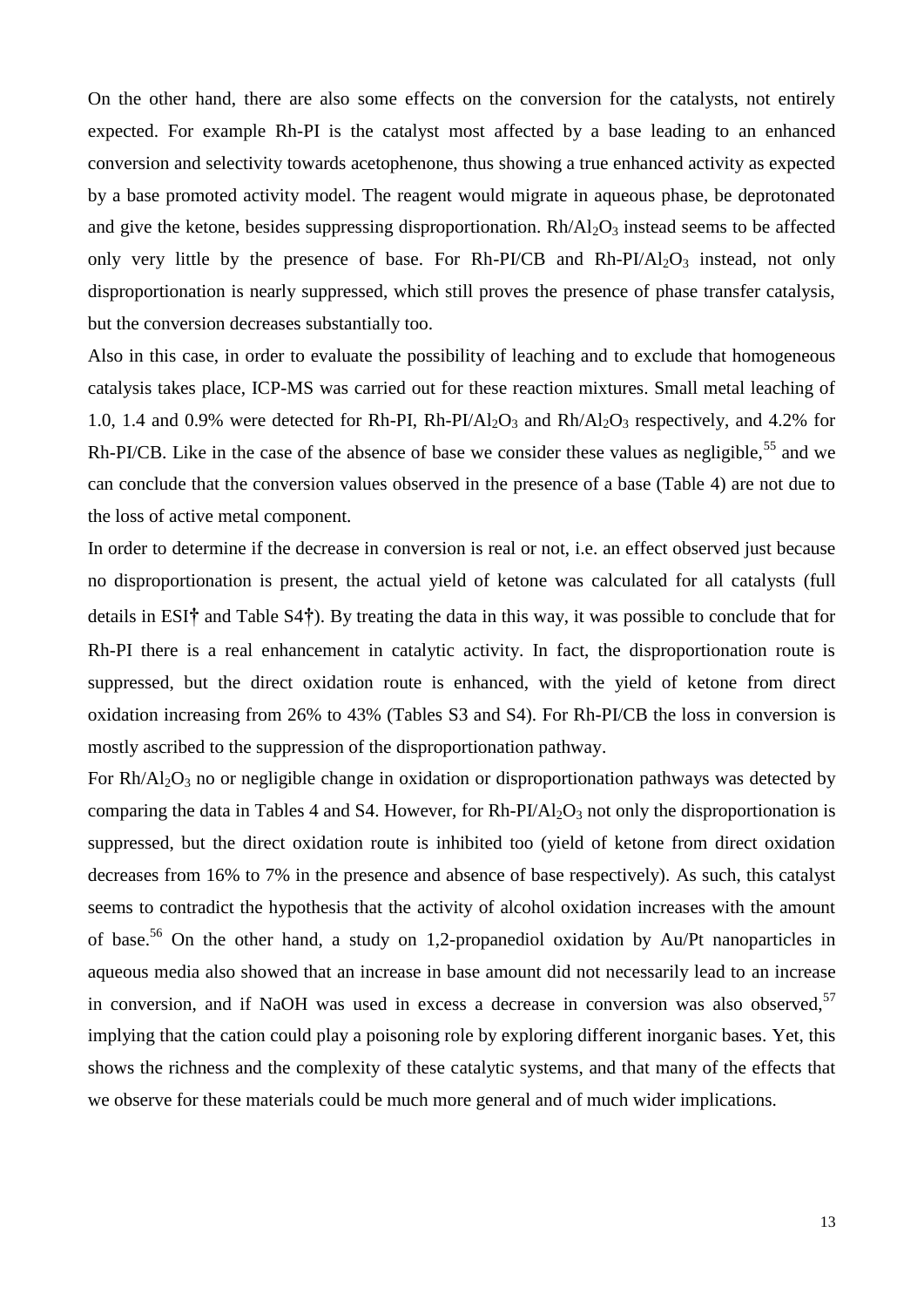## **2.5 Kinetic studies of 1-phenylethanol oxidation in presence and absence of water**

In view of these data, the catalysts  $Rh/Al_2O_3$  and  $Rh-PI$  were selected to represent the pair containing alumina and the pair non-containing alumina and their temporal profiles investigated in terms of conversion (Fig. 3) and selectivity (Fig. S28) both for a reaction mixture containing only toluene and for a reaction mixture containing water: toluene with a volume ratio of 2:1. This was to allow a comparison also in terms of initial rates, as well as to rule out deactivation of initially highly active catalysts, or deactivation of initially active catalysts. The catalysts were investigated for reaction times from 0 to 24 h (Fig. 3).



**Fig. 3** Temporal profile for the conversion of 1-phenylethanol to acetophenone by  $(\bullet)$  Rh-PI and  $(\bullet)$  $Rh/Al_2O_3$  in toluene, and by (•) Rh-PI and (■) Rh/Al<sub>2</sub>O<sub>3</sub> in a water: toluene mixture with a 2:1 volume. Reaction conditions:  $T = 100^{\circ}C$ , P = atmospheric pressure, reaction time from 0 to 24 h.

If toluene only is used as a solvent, Rh-PI is not active even for a long reaction time, whereas  $Rh/Al_2O_3$  can reach an activity of about 30% after 24 h. When water is added to the system a switch on effect is observed for both catalysts. They are capable to retain activity and they are both able to reach alcohol conversion in the range of 80% within 24 h. If the final activity (conversion) is considered as a term of comparison water can accelerate the activity of  $Rh / Al<sub>2</sub>O<sub>3</sub>$  by ca. 2.5 times, and that of Rh-PI by about 100 times.

Regarding the selectivity, the behaviour of these two catalysts is nearly identical (see ESI Fig. S28), with a selectivity to the ketone of nearly 100% at the initial stage of the reaction and then a steady value of about 80% to the ketone for  $Rh/Al_2O_3$  and ca. 70% for Rh-PI. The catalysts appear to be stable under our reaction conditions and therefore a viable alternative to other precious metals for this kind of oxidation reaction.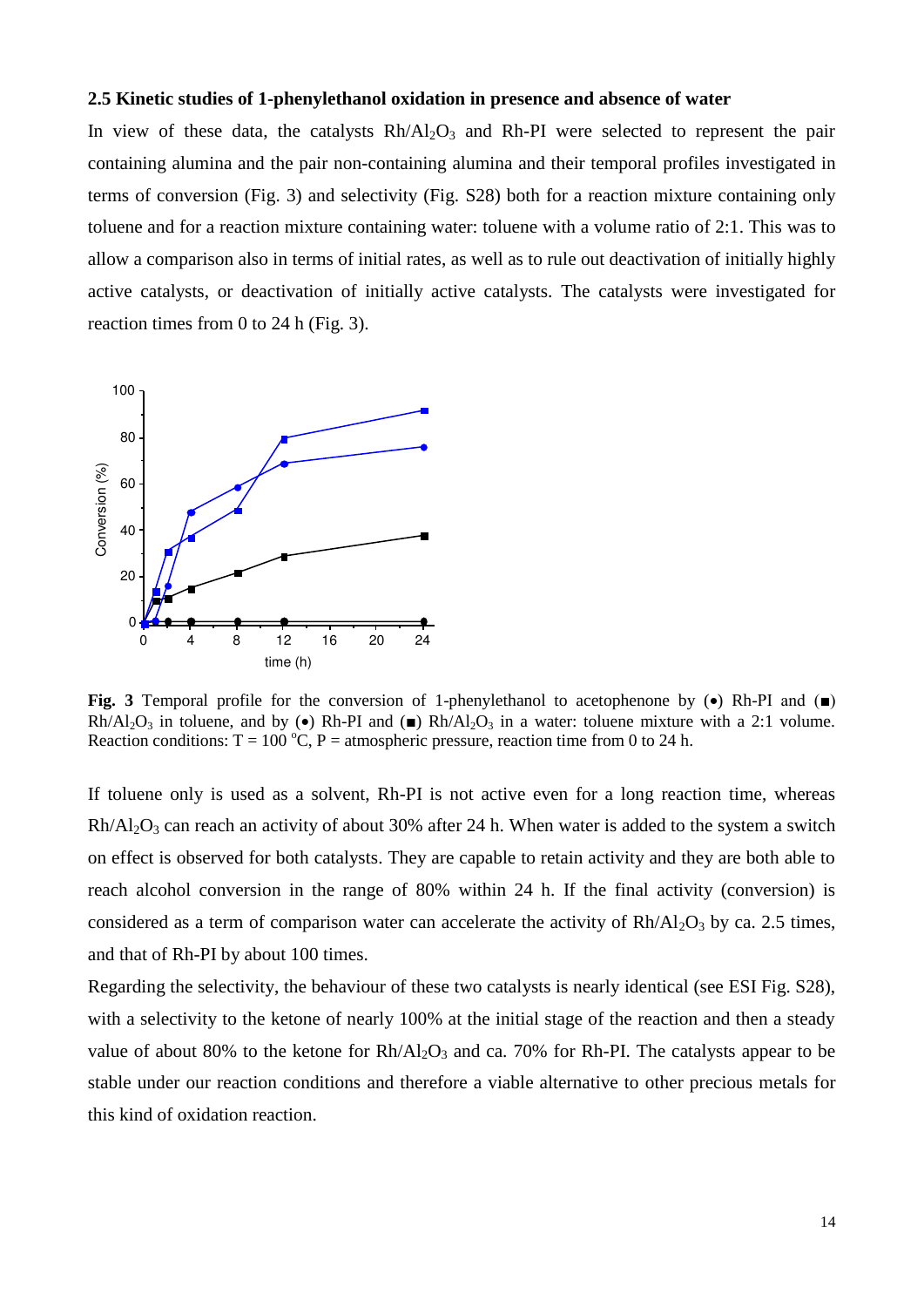## **2.6 Characterization of the catalysts**

In order to identify possible structure-activity correlations, and to identify a trend for the various catalysts we tested, as well as means to enhance the catalytic activity, the catalysts were systematically evaluated by using XRPD, XPS and TEM, in order to gather information about the presence of rhodium oxide species, different exposed fraction or particle size.

## **2.6.1 XRPD and bulk structure of the catalysts**

XRPD patterns were collected for all of the four catalysts (Fig. 4) to gather information on the catalyst bulk structure. These patterns did not show any unusual feature that could explain such differences in catalytic activity, but the obvious presence of  $A<sub>12</sub>O<sub>3</sub>$  for two of them. Rh/Al<sub>2</sub>O<sub>3</sub> and  $Rh/Al_2O_3$  present only peaks for  $\gamma$ -alumina,<sup>58</sup> whereas Rh-PI and Rh-PI/CB show a typical featureless background as expected for polymer or carbon based matrices.



**Fig. 4** XRD patterns of: (a) Rh-PI, (b) Rh-PI/CB, (c) Rh-PI/Al<sub>2</sub>O<sub>3</sub> and (d) Rh/Al<sub>2</sub>O<sub>3</sub>. No Rh or Rh<sub>2</sub>O<sub>3</sub> are detected in these XRD patterns. Facets typical for  $\gamma$ -Al<sub>2</sub>O<sub>3</sub> were detected for samples (c) and (d) and the corresponding Miller indices are reported in pattern (d).

Diffraction peaks for the Rh facets [111], [002] and [022] are expected at  $41.07^{\circ}$ ,  $47.79^{\circ}$  and  $69.89^{\circ}$ 20 respectively,<sup>59</sup> however no reflections for Rh metal were detected. This suggests either: (i) a particle size of below 4-5 nm, (ii) a thin layered metal structure or (iii) highly dispersed metal species even at 5% loading.<sup>60</sup> Rh<sub>2</sub>O<sub>3</sub> is not detected in these samples, although its presence for the Al<sub>2</sub>O<sub>3</sub> catalysts could be possible.<sup>61</sup> Diffraction peaks for  $Rh_2O_3$  facets [112], [220] and [312] are expected at 34.49°, 48.80° and 62.07° 20 respectively.<sup>62</sup> However, as these reflections are not detected either, the same considerations as done for Rh metal can be applied.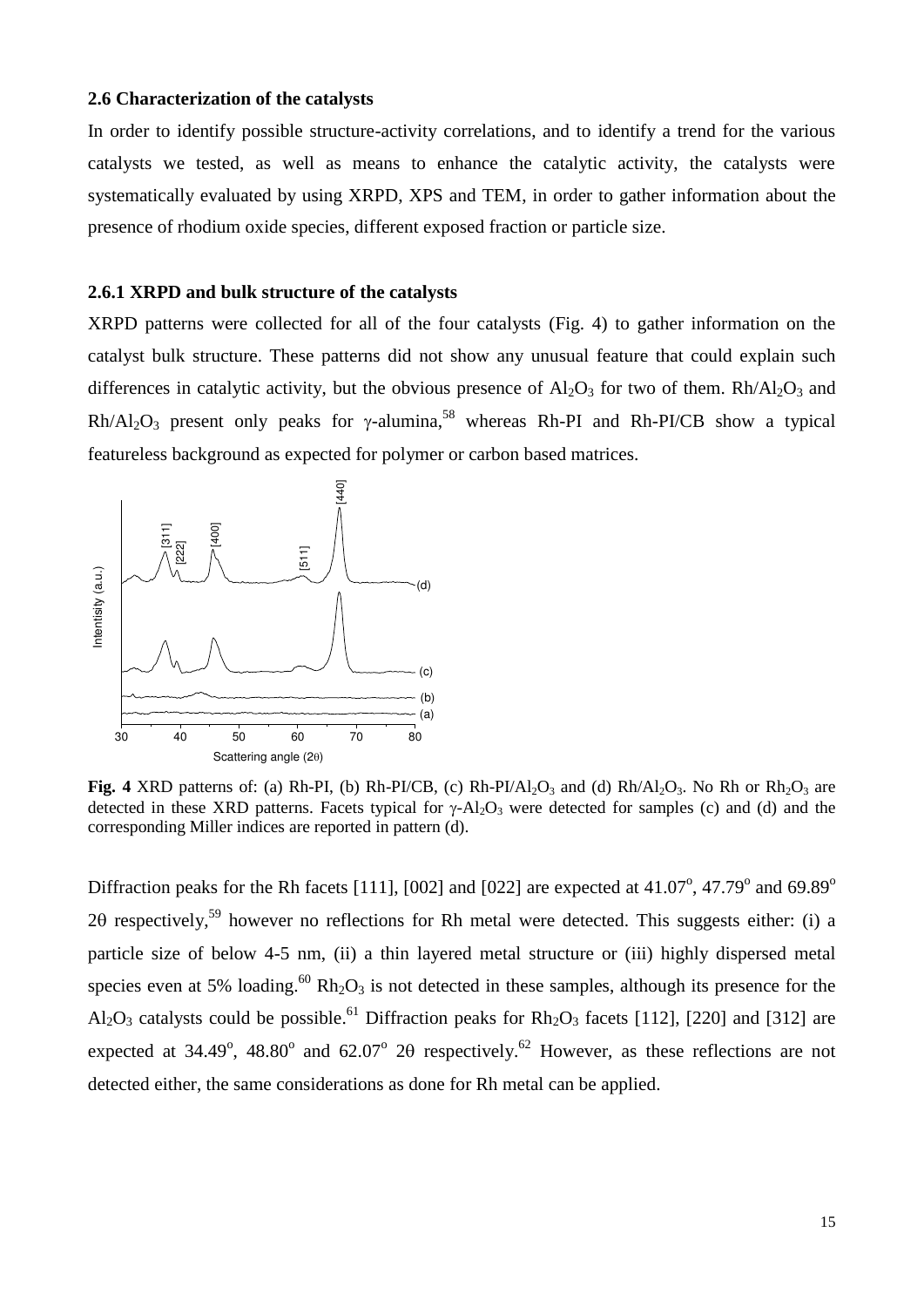#### **2.6.2 XPS of the catalysts, surface composition and Rh oxidation state**

The catalysts were characterized by using X-ray photoelectron spectroscopy to highlight differences in catalyst surface composition or oxidation state of Rh that could explain the trend reported in Table 1 including the presence or absence of alumina. However, we underline that while this is reasonably straight forward for the alumina containing catalysts because of their high Rh exposed fraction (> 2 at%, see ESI Table S5†), this same determination for Rh-PI Rh-PI/CB is extremely challenging due to the weakness of the resulting Rh signal and the embedding of Rh into the carbon polymer matrix. Bearing this in mind,  $Rh-PI/AI_2O_3$  and  $Rh/AI_2O_3$  presented an amount of surface of Rh<sup>3+</sup> of 46% and 65% respectively, consistent with  $Rh_2O_3^{63}$  (binding energies centred at Rh 3d<sub>5/2</sub>  $= 308.6$  eV and Rh  $3d_{3/2} = 313.3$  eV, (Fig. 5). This does not contradict XRD data, as XPS is a surface technique, and further suggests the presence of a metal oxide interface that could bind rhodium in oxidized form, with  $Rh/Al_2O_3$  having an amount of  $Rh^{3+}$  greater than  $Rh-PI/Al_2O_3$ .



**Fig. 5** XPS spectra for (A)  $Rh-PI/Al_2O_3$  and (B)  $Rh/Al_2O_3$ . The samples comprises both  $Rh^0$  (centred at Rh  $3d_{5/2} = 307.2$  eV and Rh  $3d_{3/2} = 311.9$  eV) and Rh<sup>3+</sup> (centred at Rh  $3d_{5/2} = 308.6$  eV and Rh  $3d_{3/2} = 313.3$  eV). The percentage of  $Rh^{3+}$  for these catalysts was 46% and 65% for  $Rh-PI/Al_2O_3$  and  $Rh/Al_2O_3$  respectively. Colour code: (black lines) experimental data and baseline, (red line) simulated spectra, (blue line)  $Rh^0$ components and (green line)  $Rh^{3+}$  components.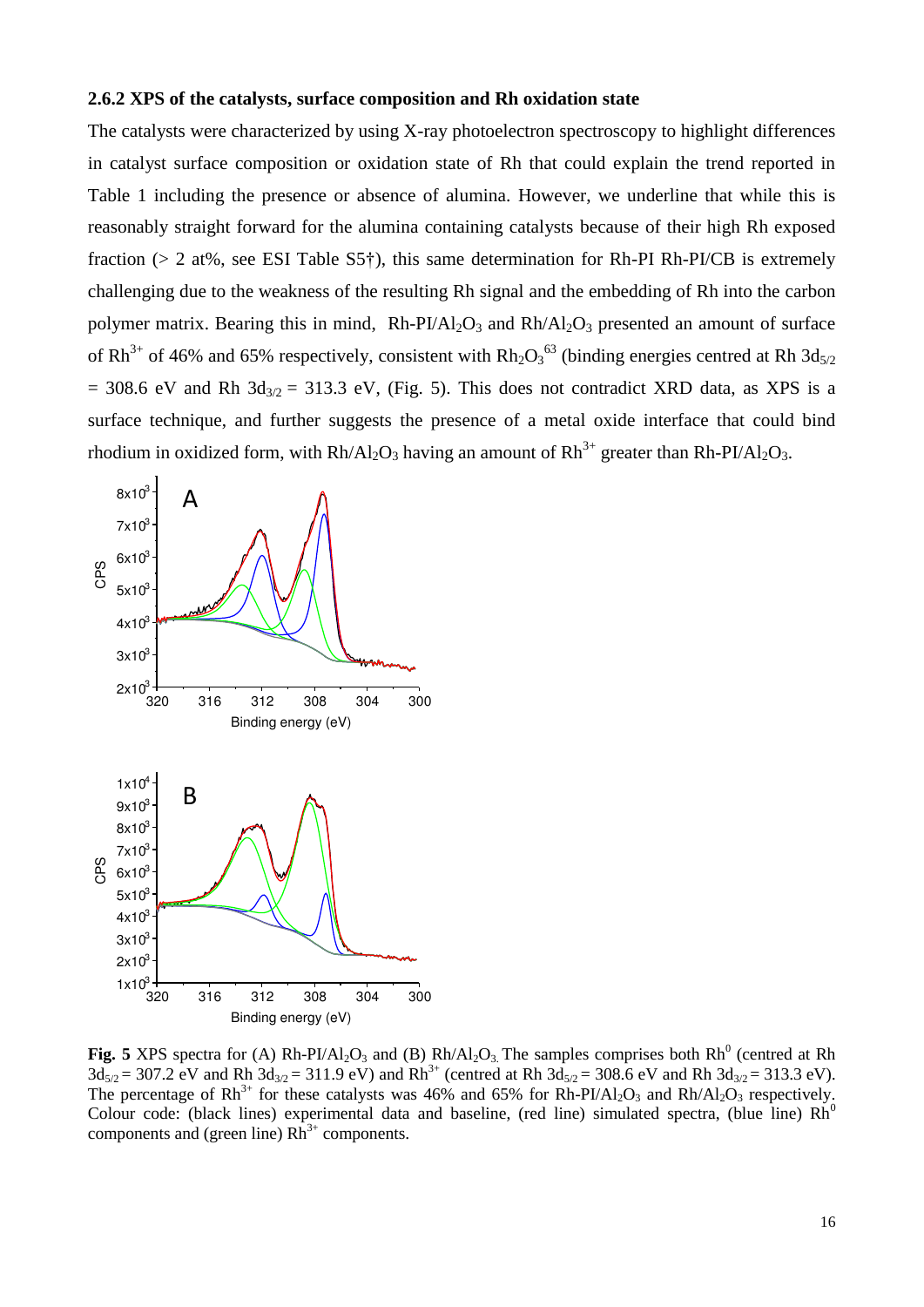However, this relatively large variation in  $Rh^{3+}$  content between these two catalysts does not appear to play a driving role for our reaction if toluene is used as a solvent (Table 1). It may affect the conversion when water is present though as  $Rh/Al_2O_3$  is more active than  $Rh-PI/Al_2O_3$  (Table 2).

## **2.6.3 Transmission electron microscopy and Rh particle size**

Besides the nature of the support and oxidation state, a known parameter affecting the catalytic activity of metal nanoparticle is the particle size,<sup>64</sup> and the few studies carried out for rhodium so far, show a very strong dependence on the activity from this parameter. For example if rhodium is used for CO insertion on ethane<sup>65</sup> or CO oxidation<sup>66</sup> the catalytic activity is centred on a narrow range of particle size distribution between 2 and 3 nm only. Therefore, we determined this parameter for our catalysts. Representative TEM images for each catalyst, together with their particle size distribution are shown in Figs 6A-D.



**Fig. 6** Transmission electron microscopy and particle size distribution of Rh nanoparticles for: (A) Rh-PI catalyst, average particles size  $\bar{d} = 1.9 \pm 0.4$  nm; (B) Rh-PI/CB,  $\bar{d} = 2.6 \pm 1.3$  nm; (C) Rh-PI/Al<sub>2</sub>O<sub>3</sub>,  $\bar{d} = 3.0 \pm 1.3$ 1.1 nm and (D) Rh/Al<sub>2</sub>O<sub>3</sub>,  $\overline{d} = 3.6 \pm 1.5$  nm. The frequency count for the particle size was obtained from a set of 300 particles for each catalyst.

From these data it is evident that the particle size distribution, for Rh-PI is markedly and statistically different from all the other catalysts, as assessed by applying an analysis of variance ANOVA test<sup>67</sup> (see ESI, Tables S6 and S7<sup>†</sup>). This is also the catalyst that shows the higher selectivity to acetophenone and the one for which the conversion is increased by the addition of a base. Rh-PI has an average particles size  $\bar{d}$  of 1.9 nm but with a very low polydispersivity, and a standard deviation of just 0.4 nm, compared to standard deviation values in the range of 1.3 nm for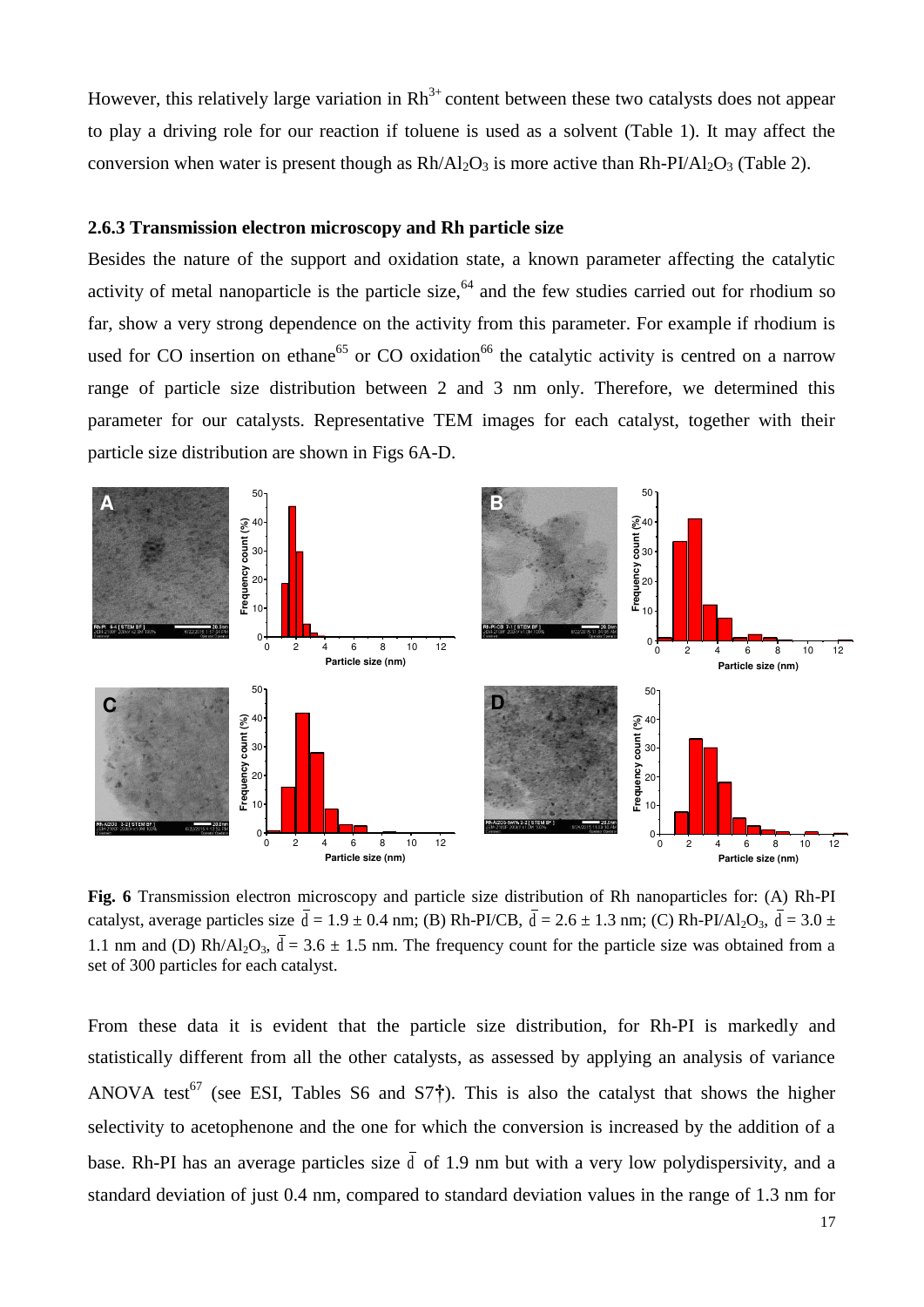the support containing materials. For Rh-PI/CB and Rh-PI/Al<sub>2</sub>O<sub>3</sub> there are interesting similarities. As long as a support is introduced together with the polymer, an increase in both particle size and dispersion is observed, with values of  $\bar{d}$  equal to 2.6  $\pm$  1.3 and 3.0  $\pm$  1.1 nm respectively. The commercial  $Rh/AI_2O_3$  sample presents the larger particle size and dispersion, in relative terms, with  $\overline{d}$  = 3.6  $\pm$  1.5 nm, and it appears to be the material least affected by the addition of a base in water.

It is beyond the scope of this work to carry out a systematic preparation and investigation of Rh nanoparticles of different size. However, future studies could include the preparation of large Rh clusters to identify whether the same particle size dependence observed for  $CO$  oxidation<sup>66</sup> could also be applicable to alcohol oxidation both in terms of conversion and selectivity though the direct oxidation route, as the particles around 3 nm appear to be among the most active for this reaction pathway in the presence of water, and this could be the structural element that discriminates these materials.

## **2.7 Catalytic tests for benzyl alcohol, 1-octanol and 3-octanol oxidation**

In order to assess if the catalytic behaviour that we observe for our materials is more general and not restricted to 1-phenylethanol, we extended our catalytic tests in presence and absence of water to the substrates: benzyl alcohol, 1-octanol and 3-octanol with expected oxidation products being benzaldehyde, octanal and 3-octanone respectively. The selection of these alcohols as substrates is due to both their relevance towards their oxidation products, such as food and drug sectors<sup>68,69</sup> as well as to highlight differences and similarities in aryl and aliphatic alcohols either primary or not. These substrates were compared at 'standard' reaction conditions like those in Table 3, and assessing the effect of water using different water to toluene ratios. 1-phenylethanol is also reported for comparison Fig. 7A-D (and ESI Fig. S29† for the selectivities), and these substrates showed a nearly complete selectivity to the expected ketone or aldehyde (see ESI, Figs S30-S35†).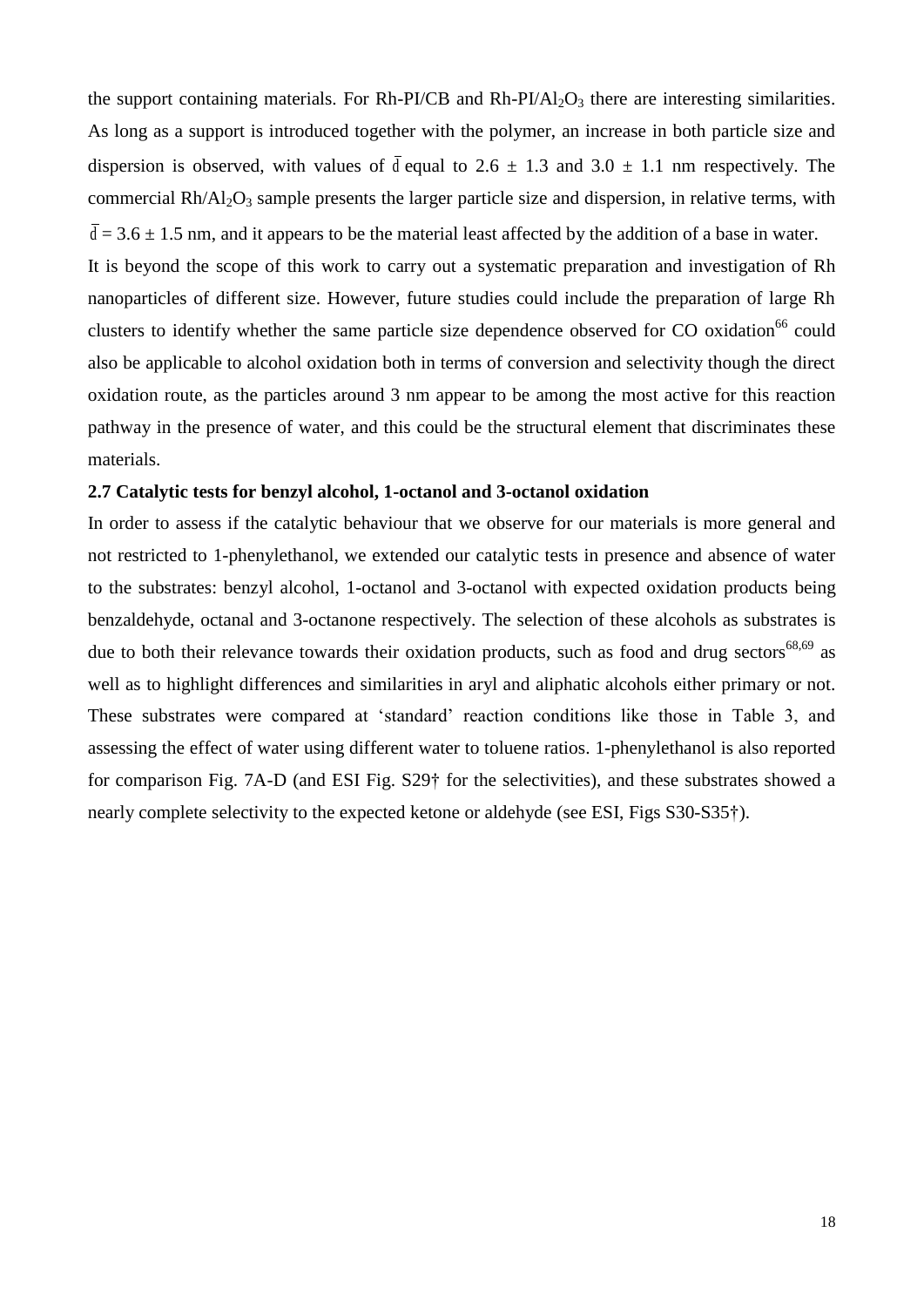

**Fig. 7** Conversion by varying the amount of water for the oxidation of: (A) 1-phenylethanol, (B) benzyl alcohol,\* (C) 1-octanol and (D) 3-octanol, by using ( $\bullet$ ) Rh-PI and ( $\bullet$ ) Rh/Al<sub>2</sub>O<sub>3</sub> catalysts. Reaction conditions:  $T = 100 \degree C$ ,  $P = \text{atmospheric pressure}$ , M:S = 100, t = 4 h. (\*) for this substrate a possible disproportionation products would be toluene, which is also the solvent of this reaction, as such selectivity's values are referred to benzaldehyde and benzoic acid only (see ESI†).

If benzyl alcohol is used as substrate the catalysts are capable to replicate an activity similar to that of 1-phenylethanol, thus showing that our implications are more general and not restricted to a particular substrate only. That is, water can switch on the activity of Rh-PI entirely from a nonactive catalyst to a very active material when water is present.  $Rh/A1<sub>2</sub>O<sub>3</sub>$  is also activated by the presence of water but for a different (smaller) water to toluene ratio if compared to 1-phenylethanol (less than 1:1 rather than 2:1).

The results by using aliphatic alcohols are rather surprising. Aliphatic alcohols are known to be more difficult to oxidize than aryl species,<sup>70</sup> and in fact conversion values in the presence of pure toluene are a bit lower than in presence of aryl species a substrates. However, if water is introduced in large excess, it does not promote the catalytic activity and the conversion actually follows an opposite trend with respect to aryl alcohols. This would suggest that of the two proposed effects of water: (i) being a partition medium and (ii) being a proton carrier, it is the partition effect that dominates. In fact, if this was due to water as a base it should affect all of the substrates in the same manner and by increasing their activity. Furthermore, long chain aliphatic alcohols are less soluble than short aryl alcohols in water and this could further corroborate our model of activity as a result of a phase transfer catalysis.

Also in this case control tests by the extraction of the aqueous phase were carried out (see ESI, Figs S36 and S37†) also confirming our results both qualitatively and quantitatively. In addition, control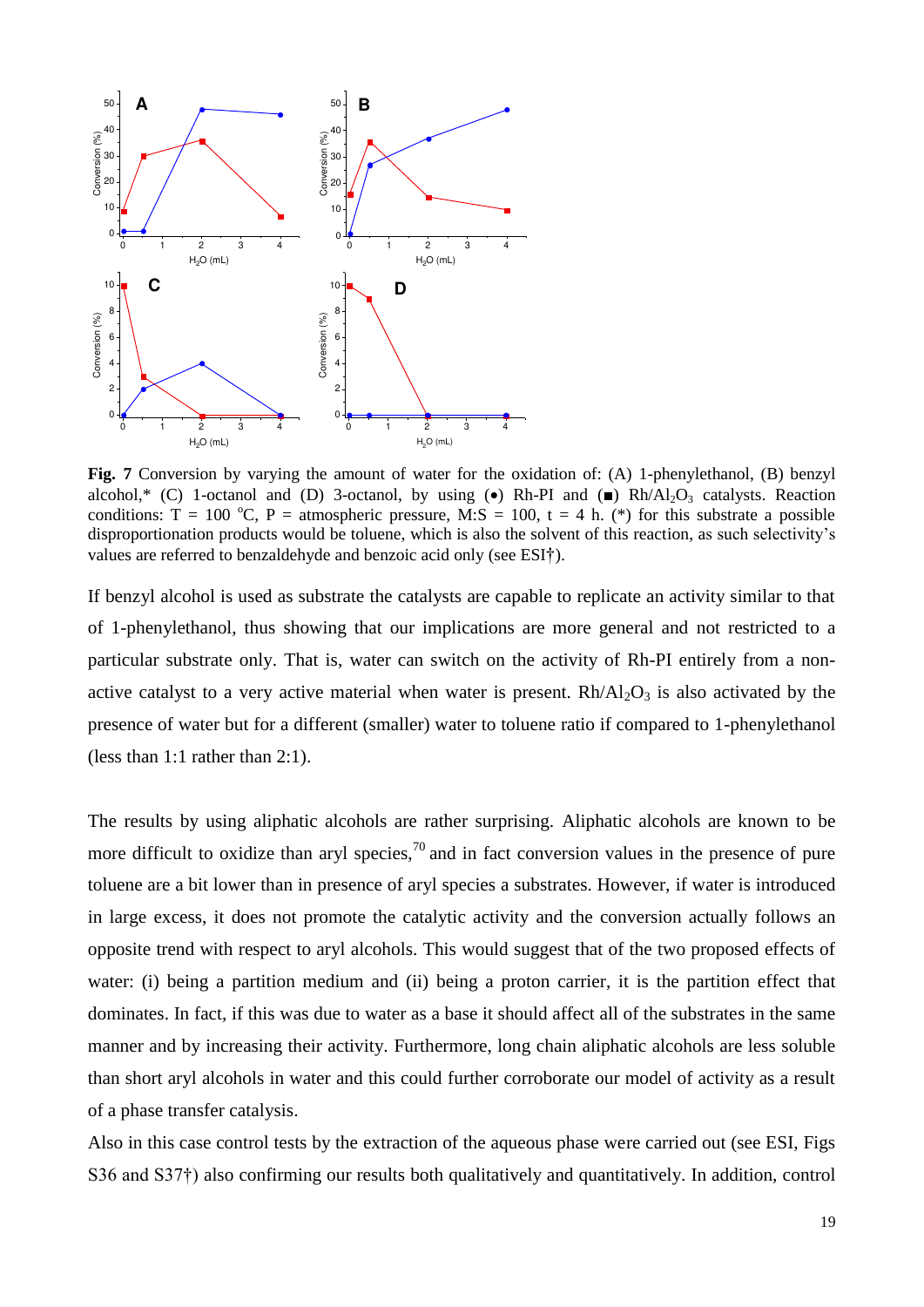tests for the oxidation of these alcohols using  $Rh/Al_2O_3$  and  $Rh-PI$  in the presence of: H<sub>2</sub>O, no solvent, and  $D_2O$ /toluene, were also carried out in analogy to what was done for 1-phenylethanol (see section 2.3). As for 1-phenylethanol, the catalysts' activity using water only as a solvent was lower than in the biphasic system as well as for the tests in presence of alcohols without any solvent (ca. 2% or less), thus showing the need of an organic phase to extract the products. Interestingly though, this activity in water roughly correlates with the solubility of the alcohols, with benzyl alcohol being the most active (in relative terms, up to ca. 7% conversion if Rh-PI was used) and the 3-octanol being the least active (< 1% conversion). (see ESI, Figs S38 and S39†)

Analogies to the reactivity trend of 1-phenylethanol in presence of  $D_2O$ /toluene were also observed for these alcohols, i.e. an activity that is lower than in  $H_2O$ /toluene due to the presence of a strong kinetic isotope effect that we ascribed to the deuteration of the OH group of the alcohol by proton/deuterium exchange with  $D_2O$ . In the case of benzyl alcohol though the activity in D<sub>2</sub>O/toluene (conversion ca. 21%), although lower than in H<sub>2</sub>O/toluene, was still significantly higher than in the presence of toluene only (see ESI, Figs S40 and S41<sup>†</sup>). We think this result correlates to the (relatively) higher solubility of benzyl alcohol in water compared to all the other substrates that we tested and yet further supporting our results.

An additional factor, to explain our results and the difference between aryl and aliphatic alcohols, in a perspective of micelle formation, could also be that aryl alcohols usually present a lower critical micelle concentration than aliphatic species<sup>71</sup> and this could help to explain their higher reactivity under our conditions and the presence of relatively larger amounts of disproportionation product in our biphasic system. For the specific case of  $Rh/Al<sub>2</sub>O<sub>3</sub>$  though, a large excess of water could promote the formation of  $\beta$ -Al(OH)<sub>3</sub>.<sup>72</sup> Although this process is known to occur over a scale of weeks or even months, the formation of this species could inhibit the reaction. Alternatively, as these alcohols are not miscible with water, if a large amount of water is present, hampering diffusion effects could be operating (as suggested by tests using water only, vide supra). In any case, these experimental observations, on the effect of water either on the catalyst or the reaction mixture, could have much wider implications. For instance, besides the oxidation of an alcohol to a ketone, also the oxidation of a hydrocarbon to an alcohol is a process that necessarily generates water and which could fall in one of the categories above, with water either promoting or discouraging the further oxidation of the alcohol within the reaction media, if water is not removed from the reaction system. The latter is a frequent case in many batch to batch studies, and thus it would allow to tune or to affect, either in a positive or in a negative way the activity of a given catalyst.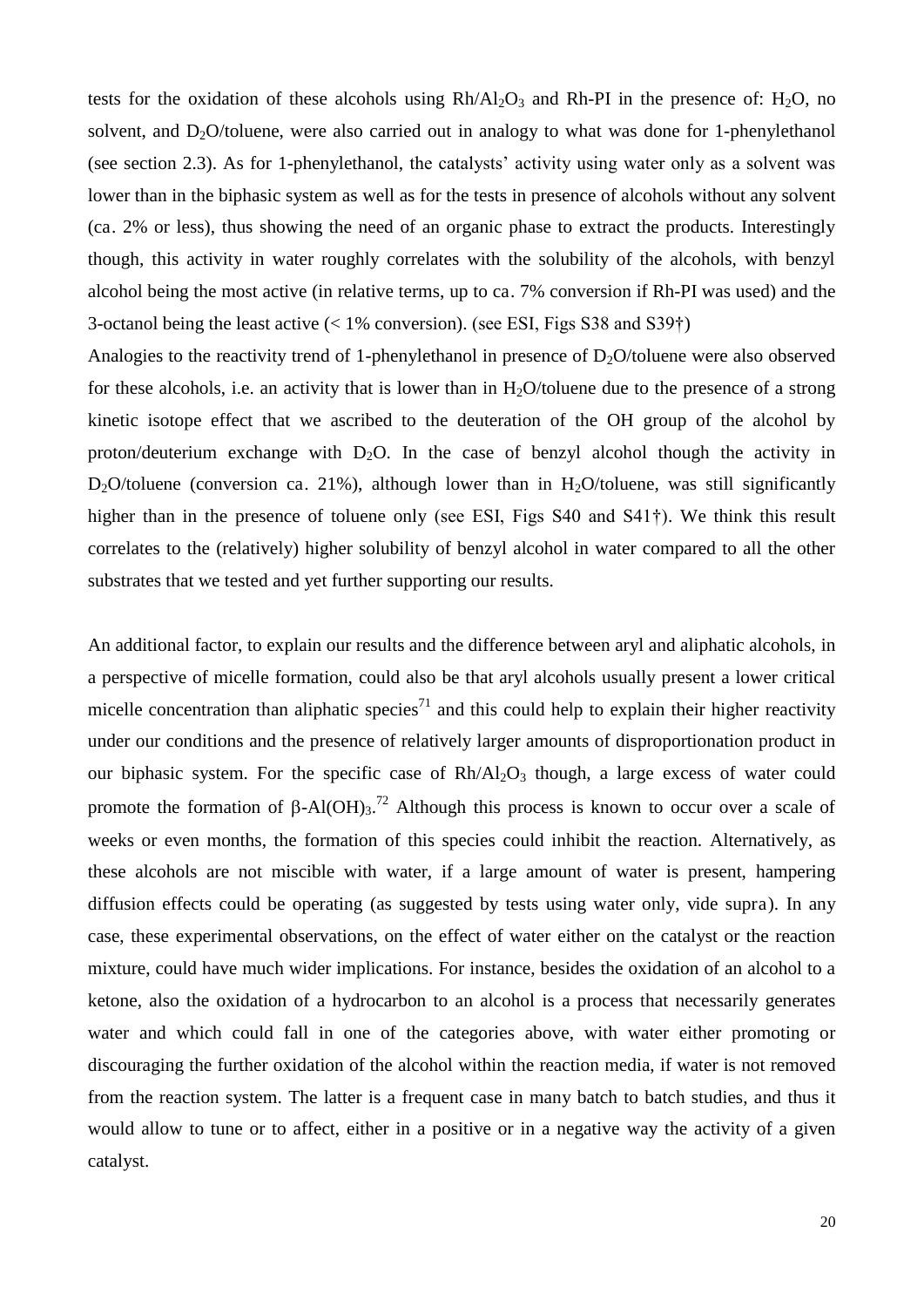#### **3. Conclusions**

Rh polymer incarcerated nanoparticles were proven to be an efficient catalytic system for the oxidation of aryl alcohols like 1-phenylethanol and benzyl alcohol. Remarkably, the activity was found to be dependent on the reaction media to its extreme, from inactive catalysts in toluene, to active catalysts if water was introduced as a co-solvent. At the same time water was proven to enhance the activity of Rh if this metal was supported on alumina. Our data ascribe the effect of water to the presence of a phase transfer catalysis where water extracts the alcohol from toluene to react in aqueous media at high temperature, and then toluene extracts the ketone from water to complete the catalytic cycle, and ensures high turnover frequency for the catalyst. Interestingly, water also enhanced a disproportionation pathway of 1-phenylethanol to acetophenone and ethylbenzene, with a strong dependency from the support used, the highest for carbon the lowest for alumina. However, this parallel pathway could be inhibited by the addition of a base and turns a material like Rh-PI to a highly active and selective catalyst at the same time. A similar reactivity trend was observed if benzyl alcohol was used as a substrate, however an actual maximum for the activity was identified for a smaller water to toluene ratio compared to those detected in case of 1 phenylethanol. If aliphatic alcohols like 1-octanol or 3-octanol were used as a substrate,  $Rh / Al<sub>2</sub>O<sub>3</sub>$ was still capable to oxidize them, and with reasonably good yields considering their aliphatic nature and reaction conditions. However, for these substrates, water was having a detrimental effect towards the catalysts' activity. This opposite effect of water for these substrates could be due to the lower solubility of these alcohols in aqueous media, and in turn hampering the partition effect of the substrate in the biphasic system.

In view of all these factors, we consider this study to have vast general implications beyond those observed for the specific alcohols and metal that we tested, as it can shed light for a deeper understanding of this important class of oxidation reactions. Moreover as water is ever-present in any partial oxidation reaction, kinetics data could be affected by its presence if this product is not removed by the reaction mixture during the course of the reactions. Finally our study also showed that it was possible to turn Rh nanoparticles, currently mostly used for reduction reactions, into active species for oxidation reactions instead, and in this case it could be competitive with nanoparticles comprising Au, Pd and Pt when aryl alcohols were used as substrate.

## **4. Experimental**

## **4.1 Rh-PI Nanoparticles catalysts preparation**

Styrene based copolymer<sup>31</sup> (full details in ESI<sup>†</sup>) (800.0 mg) and NaBH<sub>4</sub> (10.1 mg) were dissolved in diglyme (13 mL) at room temperature. To this solution was slowly added rhodium(II) acetate dimer (31.1 mg) with 5 mL of THF.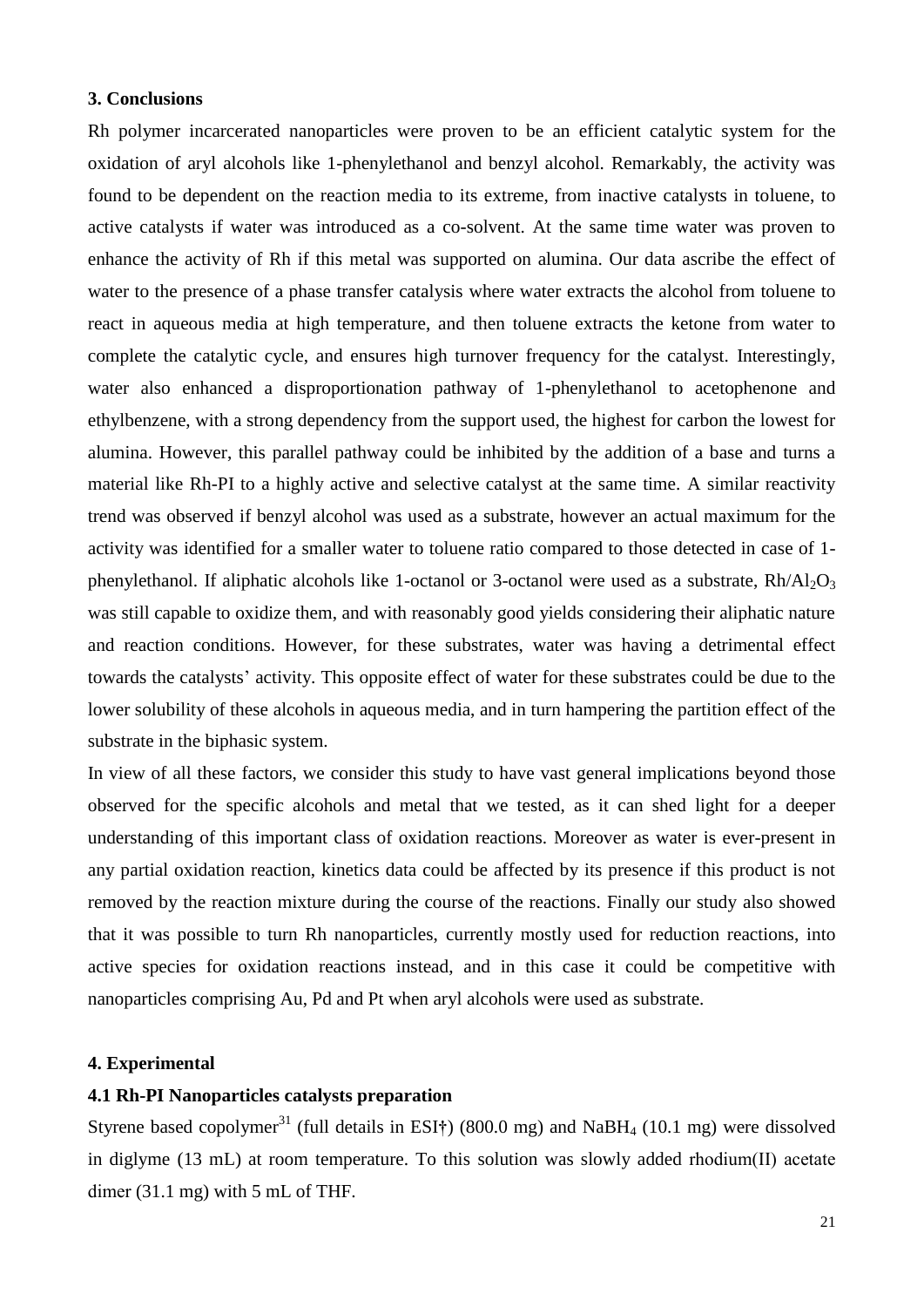The mixture was stirred for 3 h at room temperature, and diethylether (30 mL) was slowly added to the mixture at room temperature. Polymer coacervates enveloped the metal dispersed in the medium. The catalyst capsules were then washed with diethylether several times and dried at room temperature. Next, the catalyst capsules were heated at 150 °C for 5 h without solvent to prepare the wine red solid. The solid thus prepared was washed with dichloromethane and water, crushed, and dried to result in a black powder. This powder was heated at 150 °C for 5 h without solvent to afford Rh-PI.

#### **4.1.1 Rh-PI/CB and Rh-PI/Al2O3 catalyst preparation**

The catalyst was prepared as in [31,73] and references therein. Copolymer (full details in ESI**†**) (100.0 mg), activated carbon ketjen black EC300J (100.0 mg) and NaBH4 (10.6 mg, 0.28 mmol) were combined in diglyme (8 mL) at room temperature, to this solution was slowly added rhodium(II) acetate dimer (8.8 mg, 0.02 mmol) with 5 mL of THF. The mixture was stirred overnight at room temperature and diethyl ether (50 mL) was slowly added to the mixture at room temperature. After the catalysts, which were black powders, were filtered and crashed, they were washed with diethyl ether several times and dried at room temperature. Next, the catalysts were heated at 150 °C for 5 h without solvent and were stirred in 1:1 ratio of THF/water co-solvent overnight. The catalysts were filtered, washed with dichloromethane and THF and dried to afford black powder. This powder was heated at 170 °C for 5 h without solvent to afford Rh-PI/CB. Rh-PI/CB (10-20 mg) was heated in mixture of sulfuric acid and nitric acid at 200 °C, the mixture was cooled to room temperature and aqua regia was added. The amount of Rh in the resulting solution was measured by ICP analysis to determine the loading of Rh.

The same procedure was applied for the preparation of  $Rh-PI/Al_2O_3$  but substituting the carbon black with  $Al_2O_3$ .

## **4.1.2 Commercial Rh/Al2O<sup>3</sup>**

The catalyst was purchased from Sigma-Aldrich and used as received, Rh content 5% wt.

#### **4.2 Catalytic tests**

The catalyst (50 mg) was dispersed in toluene (Fluka, 0.75 mL) and 1-phenylethanol (Sigma-Aldrich) adjusting the amount of alcohol to a molar metal to substrate ratio of 1:100 for each catalyst with respect to the total amount of rhodium. The reaction mixture was heated under reflux at 100  $^{\circ}$ C for 4 hours with a magnetic stirrer operating at 700 rpm at atmospheric pressure. The tests in presence of toluene and water were carried out under identical conditions to those in toluene but the addition of deionized water (1.5 mL). Deionized water was obtained using a Elgastat Option 3B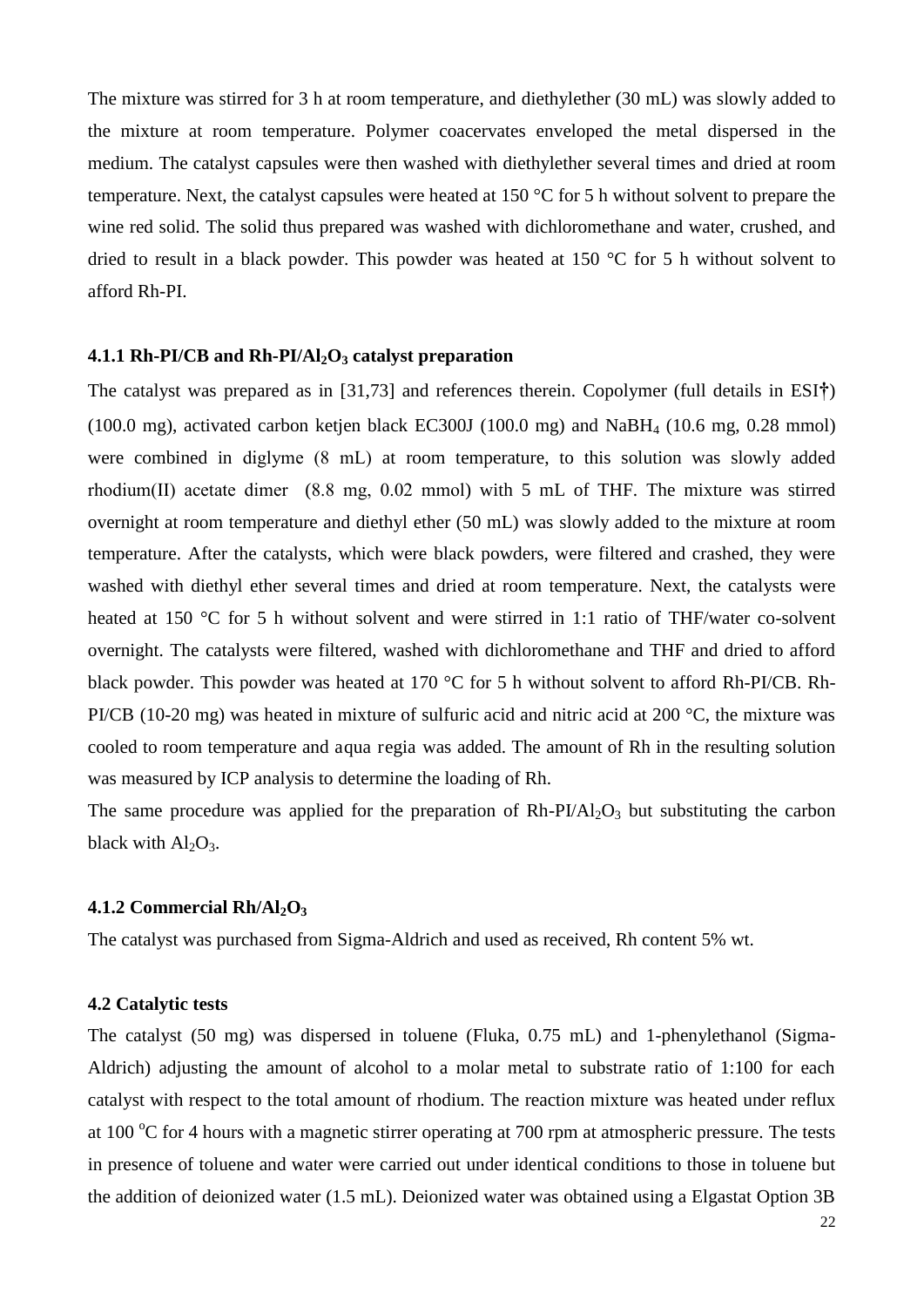unit with a conductivity of 1 M $\Omega$  cm<sup>-1</sup> at neutral pH. Additional specifications are: organics < 0.001 AU at 254 nm, TOC < 50 ppb, bacteria < 1 cfu mL<sup>-1</sup>. The tests in presence of toluene, water and NaOH (Fluka) were carried out by preparing NaOH in aqueous solutions, using a 1-phenylethanol to NaOH molar ratio of 10:1 (that is with a molar Rh metal to NaOH ratio of 1:1000), for each catalyst.

## **4.2.1 NMR**

Analysis of the reaction mixture to determine product selectivity and conversion was obtained via <sup>1</sup>H-NMR using a Bruker Avance IIIHD 400 spectrometer operating at 400 MHz. NMR spectra were collected using CDCl<sub>3</sub> as solvent. Chemical shifts were reported in parts per million (ppm) from tetramethylsilane using the methyl group of toluene resonance as the internal standard (toluene CH3, s,  $\delta$ : 2.36 ppm) for <sup>1</sup>H NMR.<sup>74</sup>

Analysis of the aqueous phase in biphasic experiments, for the identification of residues, was also carried oud by extraction using CDCl<sub>3</sub> or by direct analysis using  $D_2O$ . In the latter case, the signal of undeuterated water H<sub>2</sub>O at 4.79 ppm in  $D_2O$  was taken as internal standard.

## **4.2.2 GC/MS**

Gas chromatography mass spectrometry analysis was additional used for the characterization of the reaction mixtures and analysis of traces. Two chromatographic methods were used. In the first method GC/MS was carried out using a Perkin Elmer Turbomass GC-MS, equipped with a Phenomenex Zebron ZB-5MS column 30 m  $\times$  0.25 mm, 0.25 µm film thickness. The carrier gas was helium at 1 mL min<sup>-1</sup>, the injection volume 1.0  $\mu$ L, injector temperature was 250 °C the temperature programme was 60 to 260  $^{\circ}$ C using a ramp at 10  $^{\circ}$ C min<sup>-1</sup> then hold for 10 minutes. A second method for fine resolution of the reaction mixture and identification of impurities, made use of a Agilent Technologies 7200Q-ToF GC-MS, equipped with a Phenomenex Zebron ZB-5MS column 30 m  $\times$  0.25 mm, 0.25 µm film thickness. The carrier gas was helium at 1 mL min<sup>-1</sup>, the injection volume 1.0  $\mu$ L, injector temperature was 250 °C the temperature programme was 40 °C held for 5 minutes then heated to 240  $^{\circ}$ C at 5  $^{\circ}$ C min<sup>-1</sup>.

## **4.2.3 Partition control tests**

Partition constants  $K_{org,aq}$  for 1-phenylethanol and acetophenone were determined via <sup>1</sup>H-NMR by calibration on seven toluene/water mixtures with a volume ratio ranging from 1:1 to 1:10 for the two solvents using octane as internal standard (a species soluble in toluene only). By comparing the <sup>1</sup>H-NMR signal of 1-phenylethanol and acetophenone in organic phase to the one of octane it was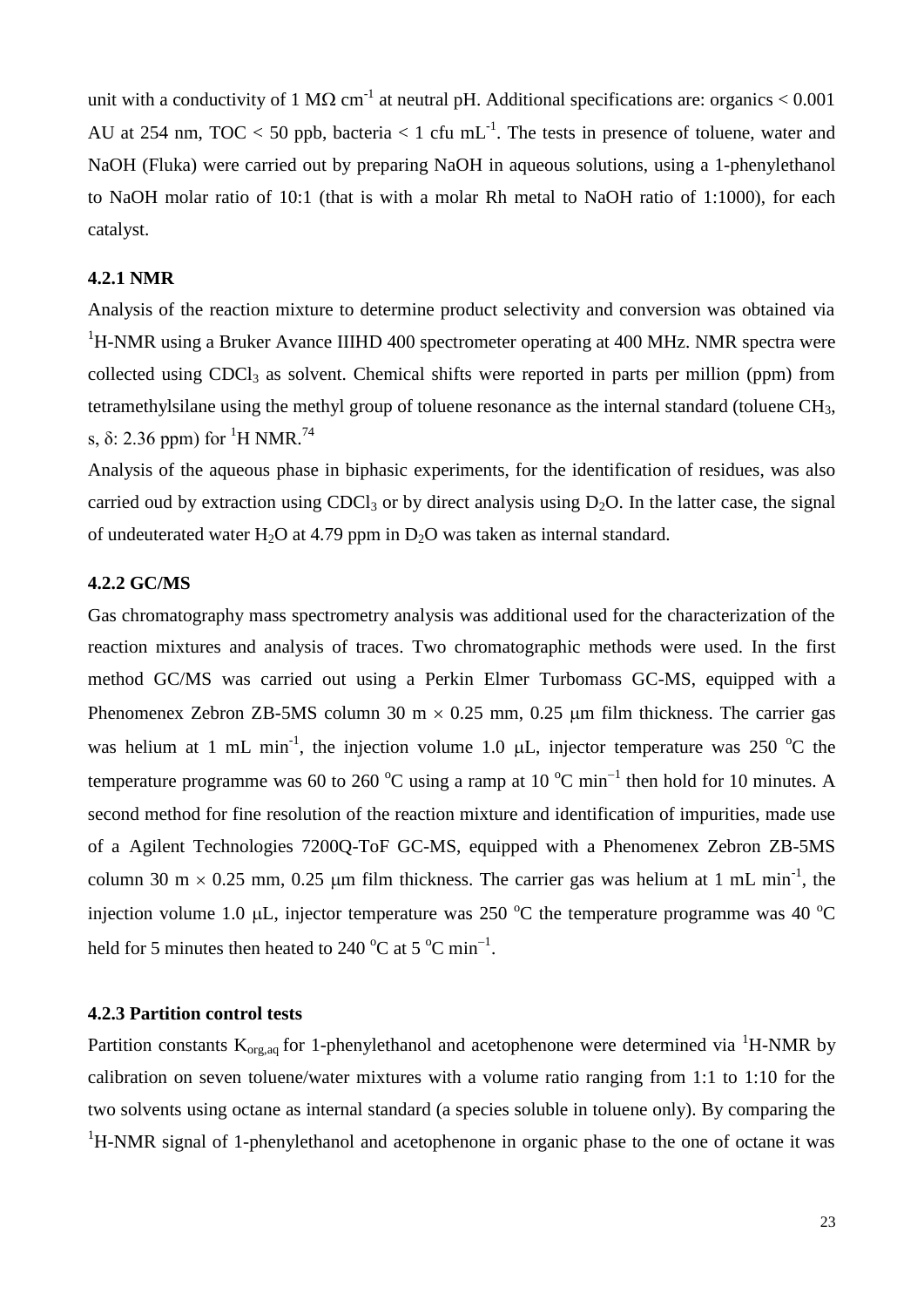then possible to determine the amount of these species in organic phase and in turn in aqueous phase (full details in ESI**†**).

## **4.2.4 Re-usability tests**

Catalysts were recovered by carrying out an initial test with 70 mg of catalyst (and scaling up all the amounts of reagents accordingly). The catalyst was then recovered via centrifugation, washed with acetone (50 mL), and dried at 70  $^{\circ}$ C for 16 h. 50 mg of the dried powder were then used for a reusability test.

#### **4.2.5 ICP-MS**

Inductively coupled plasma was used for reaction mixture characterization. The reaction mixture was analysed via ICP-MS using a Agilent 7500CE instrument which was calibrated up to 10ppb using standards prepared by dilution from a stock 1000 ppm Rh standard with 1% nitric acid. The Rh signal (mass 103) was measured for samples and standards along with Ru (mass 101) which was added online as an internal standard. The samples were acidified with one drop of concentrated nitric acid (14M), then diluted the samples 10-fold with 1% nitric acid. The Rh concentrations in the samples were calculated against a calibration graph.

## **4.3 Catalysts characterization**

#### **4.3.1 XRPD**

X-ray powder diffraction (XRPD) patterns were acquired using a Bruker D8 Advance equipped with a LynxEye detector. The instrument was operating at 40 kV and 40 mA selecting the  $CuK_{\alpha}$ radiation as X-ray source. The samples were analysed in the range  $30^{\circ}$  to  $80^{\circ}$  20 for a scan time of 20 min.

## **4.3.2 XPS**

X-ray photoelectron spectroscopy was performed with a Kratos Axis Nova spectrometer using a monochromatised  $\text{AlK}_{\alpha}$  X-ray source (225 W) with an analyser pass energy of 160 eV for survey scans and 20 eV for detailed elemental scans. Three positions per sample were analysed using charge neutralization. Binding energies are referenced to the C1s binding energy of carbon, taken to be 284.8 eV.<sup>44</sup> The Rh<sup>3+</sup> and Rh<sup>0</sup> amounts are reported as a percentage of the total Rh amount.

## **4.3.3 Electron microscopy**

STEM/EDS images were obtained using a JEOL JEM-2100F instrument operated at 200 kV. All STEM specimens were prepared by placing a drop of the solution on carbon-coated Cu grids and allowed to dry in air (without staining).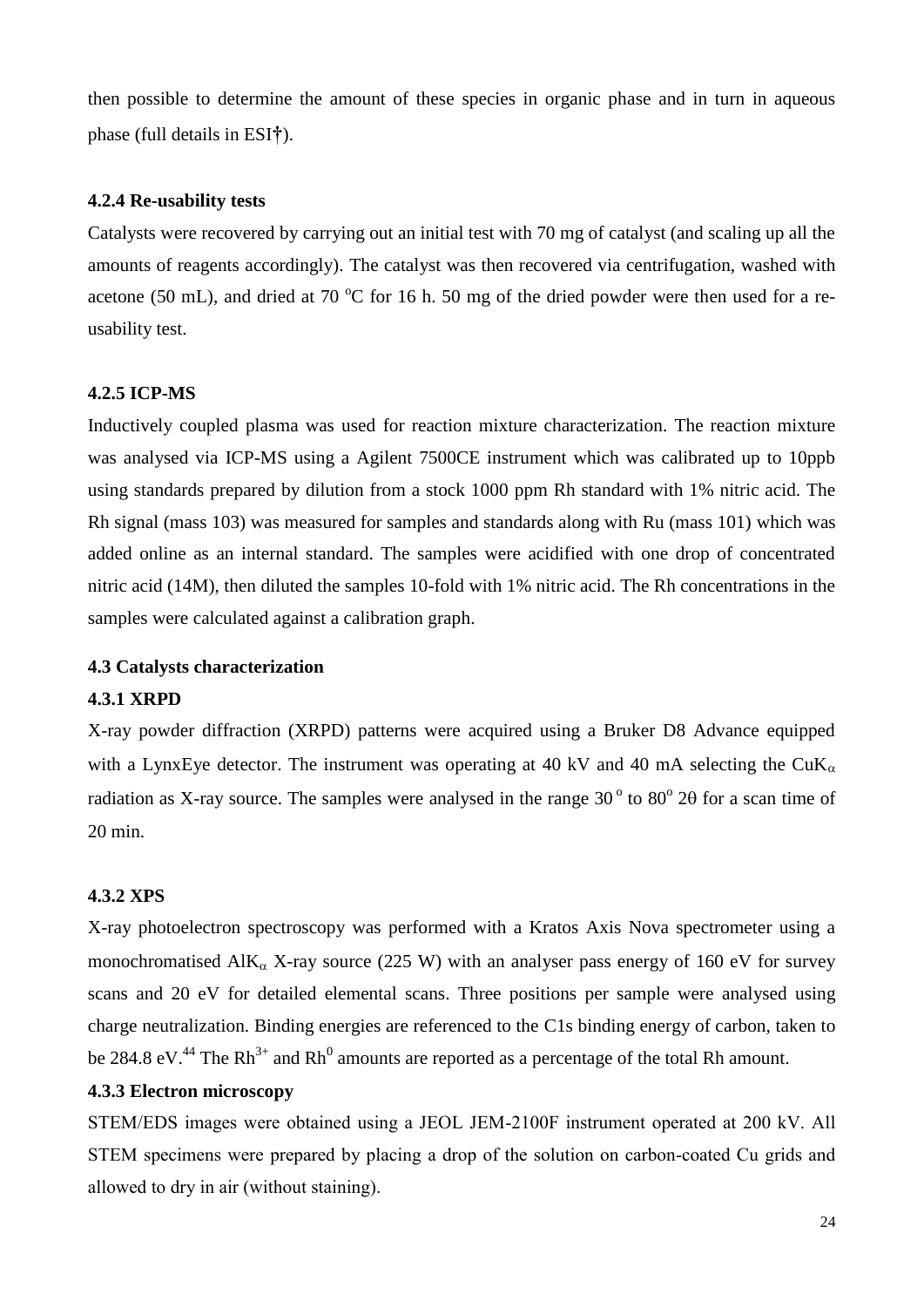## **4.3.4 ICP**

ICP for catalysts characterization for metal content. An amount of catalyst between 10-20 mg was heated in a mixture of sulfuric acid and nitric acid at 200 °C, the mixture was cooled to room temperature and aqua regia was added. The amount of Rh in the resulting solution was measured by ICP analysis to determine the loading of Rh. ICP analysis was performed on Shimadzu ICPS-7510 apparatus.

#### **Conflict of Interest**

There are no conflicts to declare, and the authors declare no competing financial interests.

## **Acknowledgements**

The authors thank Prof. Iain Coldham and Dr. Michael Hippler (University of Sheffield) for careful reading of the manuscript and useful suggestions, as well as Mr. Simon Thorpe and Mr. Neil Bramall for help and support at the Mass Spectrometry Service at the University of Sheffield. XPS data were acquired at the National EPSRC XPS Users' Service (NEXUS), an EPSRC Mid-Range Facility. This work is supported financially by the University of Sheffield (grants CHM-313485 and CHM-313072) and Royal Society (grant 148429). D.S. wishes to acknowledge the support of the Indonesian Endowment Found for his studentship.

## **Statement of Contributions**

J.O.W., D.S., C.A.B., P.K.S., and M.C. performed the catalytic tests, NMR, XRD and GC/MS. H.M., T.Y., and S. K., synthesised the catalysts, performed the polymer characterization and TEM. Y.R., performed data analysis, XRD, and statistics, M.B.S., N.S., and P.J.C. performed XPS analysis. M.C. wrote the paper.

**† Electronic supplementary information (ESI) available:** <sup>1</sup>H-NMR spectra, GC/MS chromatograms and fragmentation patterns, XPS spectra. Details of styrene based copolymer synthesis, products characterization, partition constants, particle size distribution. Schemes S1 to S3, Figs S1 to S41, and Tables S1 to S7.

## **Notes and references**

- 1 R. A. Sheldon, I. W. C. E. Arends and A. Dijksman, Catal. Today, 2000, **57**, 157–166.
- 2 N. Y. Oh, Y. Suh, M. J. Park, M. S. Seo, J. Kim and W. Nam, Angew. Chem., 2005, **117**, 4307–4311.
- 3 S. Caron, R. W. Dugger, S. G. Ruggeri, J. A. Ragan and D. H. Brown Ripin, Chem. Rev., 2006, **106**, 2943–2989.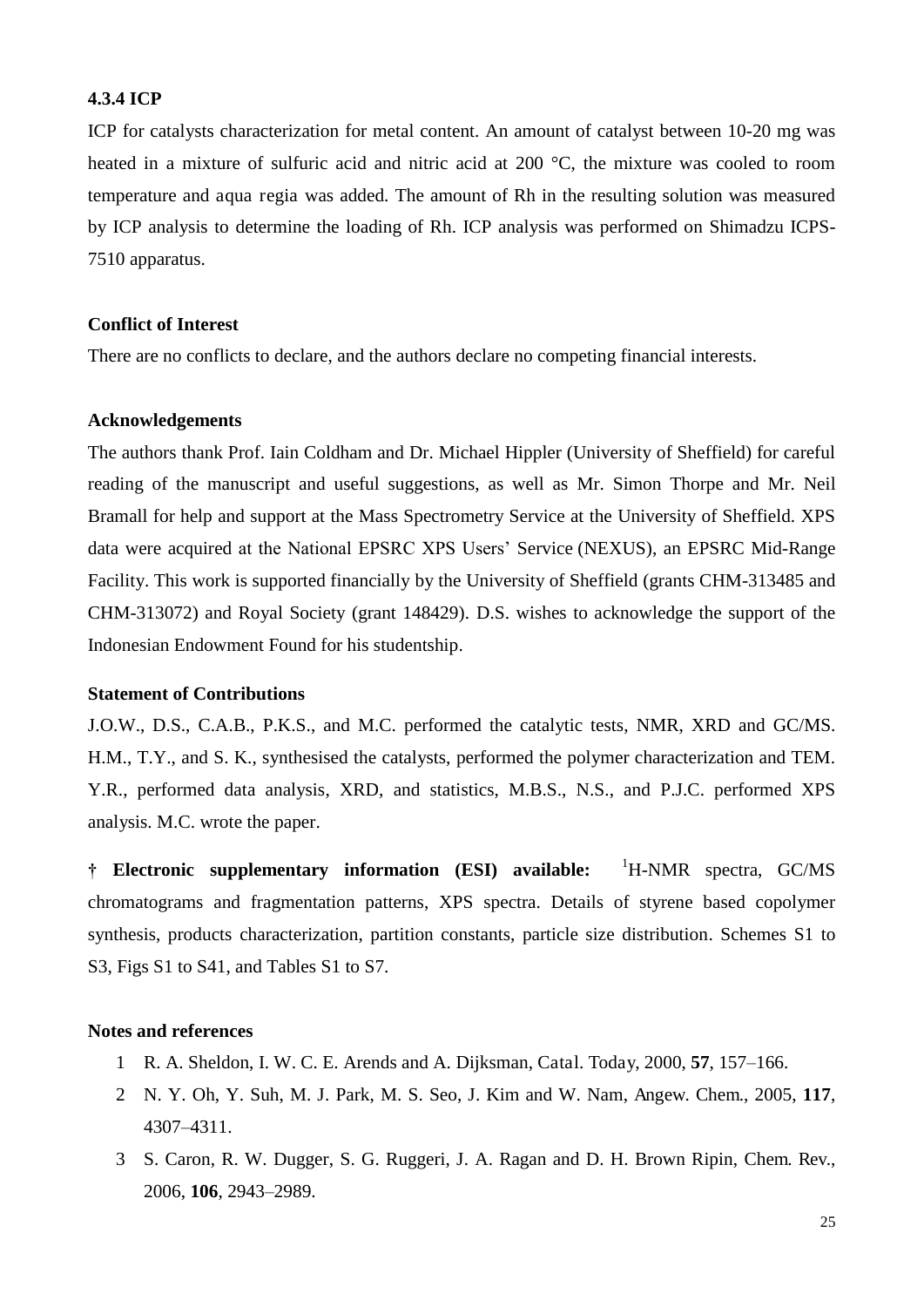- C. J. Dillard and J. B. German, J. Sci. Food. Agric., 2000, **80**, 1744–1756.
- T. Punniyamurthy, S. Velusamy and J. Iqbal, Chem. Rev., 2005, **105**, 2329–2363.
- D. Choudhary, S. Paul, R. Gupta and J. H. Clark, Green Chem., 2006, **8**, 479–482.
- D. Sloboda-Rozner, P. L. Alsters and R. Neumann, J. Am. Chem. Soc., 2003, **125**, 5280– 5281.
- Y. Ryabenkova, P. J. Miedziak, D. W. Knight, S. H. Taylor and G. J. Hutchings, Tetrahedron, 2014, **70**, 6055–6058.
- S. E. Davis, M. S. Ide and R. J. Davis, Green Chem., 2013, **15**, 17–45.
- V. R. Choudhary, P. A. Chaudhari and V. S. Narkhede, Catal. Commun., 2003, **4**, 171–175.
- N. Dimitratos, J. A. Lopez-Sanchez, D. Morgan, A. Carley, L. Prati and G. J. Hutchings, Catal. Today, 2007, **122**, 317–324.
- T. Sato, Y. Hamada, M. Sumikawa, S. Araki and H. Yamamoto, Ind. Eng. Chem. Res., 2014, **53**, 19331−19337.
- A. Corma, P. Esteve and A. Martínez, J. Catal., 1996, **161**, 11–19.
- P. M. Sivakumar, G. Sheshayan and M. Doble, Chem. Biol. Drug. Des., 2008, **72**, 303–313.
- A. O. Pittet, T. F. Courtney Jr and R. Muralidhara, US Patent 4,504,508 1985.
- K. Kaizuka, H. Miyamura and S. Kobayashi, J. Am. Chem. Soc., 2010, **132**, 15096–15098.
- R. Akiyama and S. Kobayashi, J. Am. Chem. Soc., 2003, **125**, 3412–3413.
- H. Miyamura, A. Suzuki, T. Yasukawa and S. Kobayashi, Adv. Synth. Catal., 2015, **357**, –3819.
- T. Yasukawa, H. Miyamura and S. Kobayashi, Chem. Sci., 2015, **6**, 6224–6229.
- G. W. Busser, J. G. van Ommen and J. A. Lercher in: Advanced Catalysts and Nanostructured Materials, Modern Synthetic Methods, Moser W. R. (Ed.) Academic Press, London, 1996, p214.
- T. Satoh and M. Miura, Chem. Eur. J., 2010, **16**, 11212–11222.
- M. J. Jacinto, P. K. Kiyohara, S. H. Masunaga, R. F. Jardim and L. M. Rossi, Appl. Catal. A: Gen., 2008, **338**, 52–57.
- C. Y. Ma, B. J. Dou, J. J. Li, J. Cheng, Q. Hu, Z. P. Hao and S. Qiao, Z. Appl. Catal. B: Environ., 2009, **92**, 202–208.
- A. Villa, N. Janjic, P. Spontoni, D. Wang, D. S. Su and L. Prati, Appl. Catal. A: Gen., 2009, , 221–228.
- C. L. Bianchi, P.Canton, N. Dimitratos, F. Porta and L. Prati, Catal. Today, 2005, **102–103**, –212.
- J. P. I. de Souza, S. L. Queiroz, K. Bergamaski, E. R. Gonzalez and F. C. Nart, J. Phys. Chem. B, 2002, **106**, 9825–9830.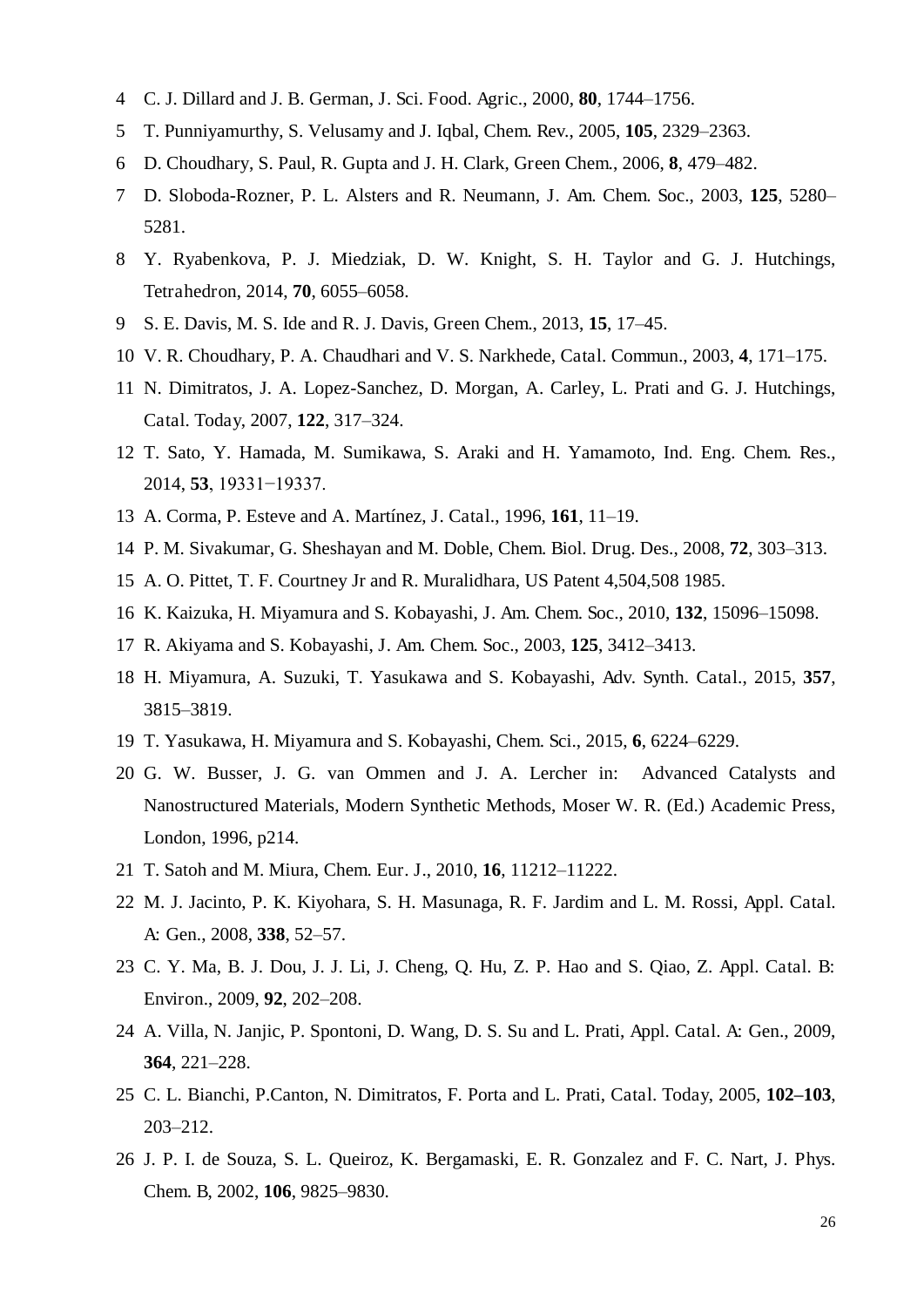- L. Liu, M. Yu, B. B. Wayland and X. Fu, Chem. Commun., 2010, **46**, 6353–6355.
- C. Michel, F. Auneau, F. Delbecq and P. Sautet, ACS Catal., 2011, **1**, 1430–1440.
- H. Inci Gul, J. Vepsalainen, M. Gul, E. Erciyas and O. Hanninen, Pharm. Acta Helv., 2000, , 393–398.
- A. Abad, P. Concepción, A. Corma and H. García, Angew. Chem. Int. Ed., 2005, **44**, 4066 4069.
- T. Yasukawa, H. Miyamura and S. Kobayashi, J. Am. Chem. Soc., 2012, **134**, 16963–16966.
- T. Yasukawa, A. Suzuki, H. Miyamura, K. Nishino and S. Kobayashi, J. Am. Chem. Soc., 2015, **137**, 6616–6623.
- M. T. Greiner, L. Chai, M. G. Helander, W.-M. Tang and Z.-H. Lu, Adv. Funct. Mater., 2013, **23**, 215–226.
- X. Liu, Y. Ryabenkova and M. Conte, Phys. Chem. Chem. Phys., 2015, **17**, 715–731.
- M. Jayamani and C.N Pillai. J. Catal., 1983, **82**, 485–488.
- M. Heemeier, M. Frank, J. Libuda, K. Wolter, H. Kuhlenbeck, M. Bäumer and H.-J. Freund, Catal. Lett., 2000, **68**, 19–24.
- M. Conte, H. Miyamura, S. Kobayashi and V. Chechik, J. Am. Chem. Soc., 2009, **131**, –7196.
- M. Conte, H. Miyamura, S. Kobayashi and V. Chechik, Chem. Commun., 2010, **46**, 145– 147.
- T. Mallat and A. Baiker, Chem. Rev., 2004, **104**, 3037–3058.
- A. Abad, A. Corma and H. García, Chem. Eur. J., 2008, **14**, 212 222.
- M. S. Sigman and D. R. Jensen Acc. Chem. Res., 2006, **39**, 221–229.
- P. Gamez, I. W. C. E. Arends, R. A. Sheldon and J. Reedijk, Adv. Synth. Catal., 2004, **346**, –811.
- H. Gruber-Woelfler, P. F. Radaschitz, P. W. Feenstra, W. Haas and J. G. Khinast, J. Catal., 2012, **286**, 30–40.
- M. Conte, A. F. Carley and G. J. Hutchings, Catal. Lett., 2008, **124**, 165–167.
- E. Cao, M. Sankar, E. Nowicka, Q. He, M. Morad, P. J. Miedziak, S. H. Taylor, D. W. Knight, D. Bethell, C. J. Kiely, A. Gavriilidis and G. J. Hutchings, Catal. Today, 2013, **203**, –152.
- J.-P. Morel, N. Marmier, C. Hurel and N. Morel-Desrosiers J. Colloid Interf. Sci., 2006, , 773–779.
- F. Ahnert, H. A. Arafat and N. G. Pinto, Adsorption, 2003, **9**, 311–319.
- European Chemicals Agency, EC number 202-707-1 Helsinki, Finland 2013.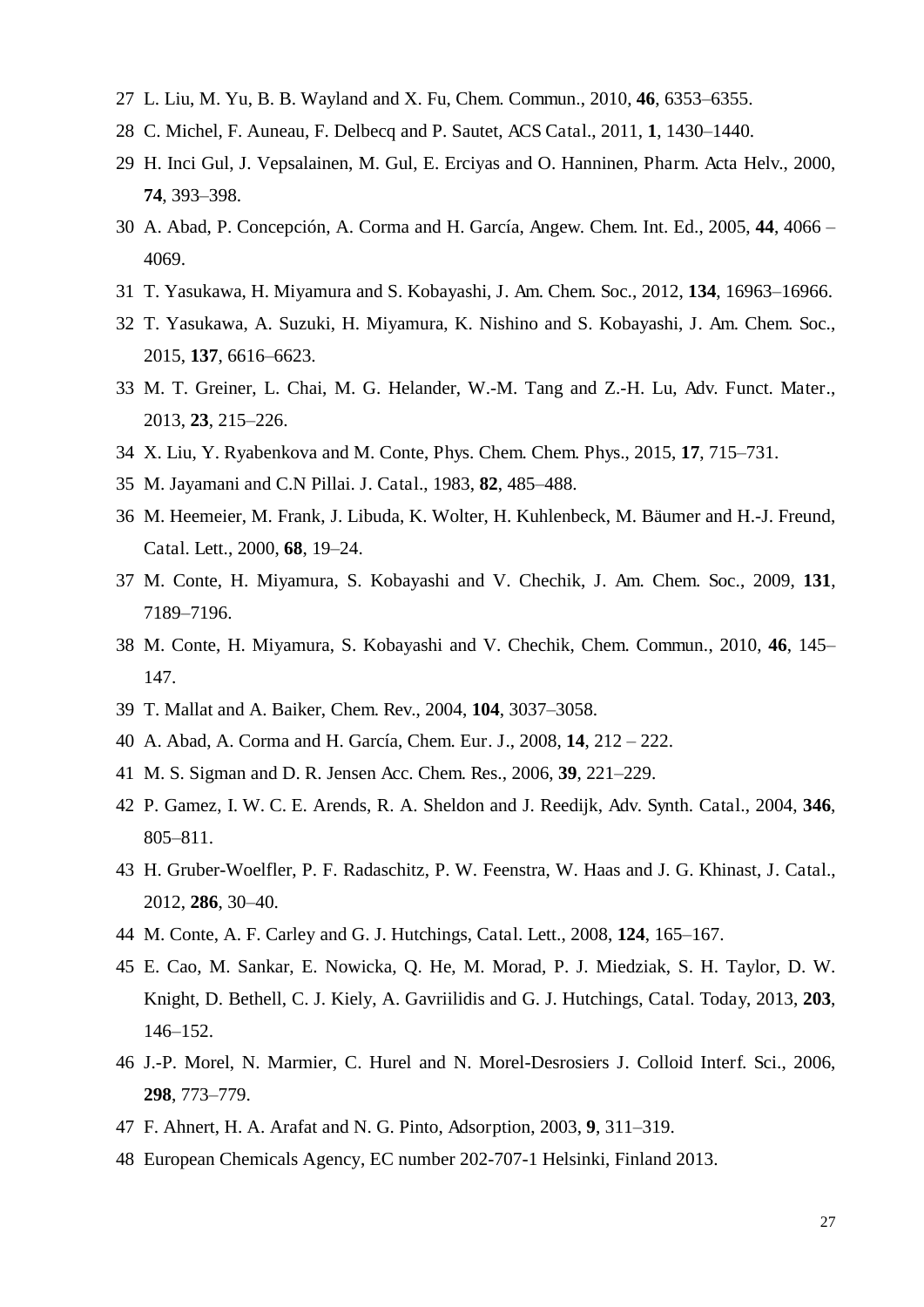- D. Mackay, W. Y. Shiu, K.-C. Ma and S. C. Lee in: Handbook of Physical Chemical Properties and Environmental Fate for Organic Chemicals  $2^{nd}$  ed., Taylor & Francis, 2006 Boca Raton, FL, p2264.
- A. Corma and H. Garcia, Chem. Soc. Rev., 2008, **37**, 2096–2126.
- X. Yang, X. Wang, C. Liang, W. Su, C. Wang, Z. Feng, C. Li and J. Qiu, Catal. Commun., 2008, **9**, 2278–2281.
- A. Frassoldati, C. Pinel and M. Besson, Catal. Today, 2011, **173**, 81– 88.
- M. Sankar, E. Nowicka, R. Tiruvalam, Q. He, S. H. Taylor, C. J. Kiely, D. Bethell, D. W. Knight and G. J. Hutchings, Chem. Eur. J., 2011, **17**, 6524–6532.
- B. Zhang, J. Song, H. Liu, B. Han, T. Jiang, H. Fan, Z. Zhang and T. Wu, ChemSusChem, 2012, **5**, 2469–2473.
- N. Dimitratos, F. Porta, L. Prati and A. Villa, Catal. Lett., 2005, **99**, 181–185.
- Y. Kwon, S. C. S. Lai, P. Rodriguez and M. T. M. Koper, J. Am. Chem. Soc., 2011, **133**, –6917.
- Y. Ryabenkova, P. J. Miedziak, N. F. Dummer, S. H. Taylor, N. Dimitratos, D. J. Willock, D. Bethell, D. W. Knight and G. J. Hutchings, Top. Catal., 2012, **55**, 1283–1288.
- L. Samain, A. Jaworski, M. Edén, D. M. Ladd, D.-K. Seo, F. J. Garcia-Garcia and U. Häussermann, J. Solid State Chem., 2014, **217**, 1–8.
- H. E. Swanson, R. K. Fuyat and G. M. Ugrinic, US Natl. Bur. Stand. Circ., 1953, in: International Centre for Diffraction Data, Powder Diffraction File, Entry 5-685, 1996.
- J. Liu, Z. Zhao, J. Wang, C. Xu, A. Duan, G. Jiang and Q. Yang, Appl. Catal. B: Environ., 2008, **84**, 185–195.
- J. Haber, M. Nattich and T. Machej, Appl. Catal. B: Environ., 2008, **77**, 278–283.
- K. Neininger and W. Eysel, Grant-in-Aid Heidelberg, 1990 in: International Centre for Diffraction Data, Powder Diffraction File, Entry 41-541, 1996.
- Y. Okamoto, N. Ishida, T. Imanaka and S. Teranishi, J. Catal., 1979, **58**, 82–94.
- H. Tsunoyama, H. Sakurai, Y. Negishi and T. Tsukuda, J. Am. Chem. Soc., 2005, **127**, –9375.
- S. M. McClure, M. J. Lundwall and D. W. Goodman, Proc. Natl. Acad. Sci., 2011, **108**, –936.
- M. E. Grass, Y. Zhang, D. R. Butcher, J. Y. Park, Y. Li, H. Bluhm, K. M. Bratlie, T. Zhang and G. A. Somorjai, Angew. Chem. Int. Ed., 2008, **120**, 9025–9028.
- D. L. Massart, B. G. M. Vandeginste, S. N. Deming, Y. Michotte and L. Kaufman in: Chemometrics: a textbook, Elsevier, Amsterdam, the Netherlands, 1988, p59.
- P. S. J. Cheetham, Trends Biotechnol., 1993, **11**, 478–488.